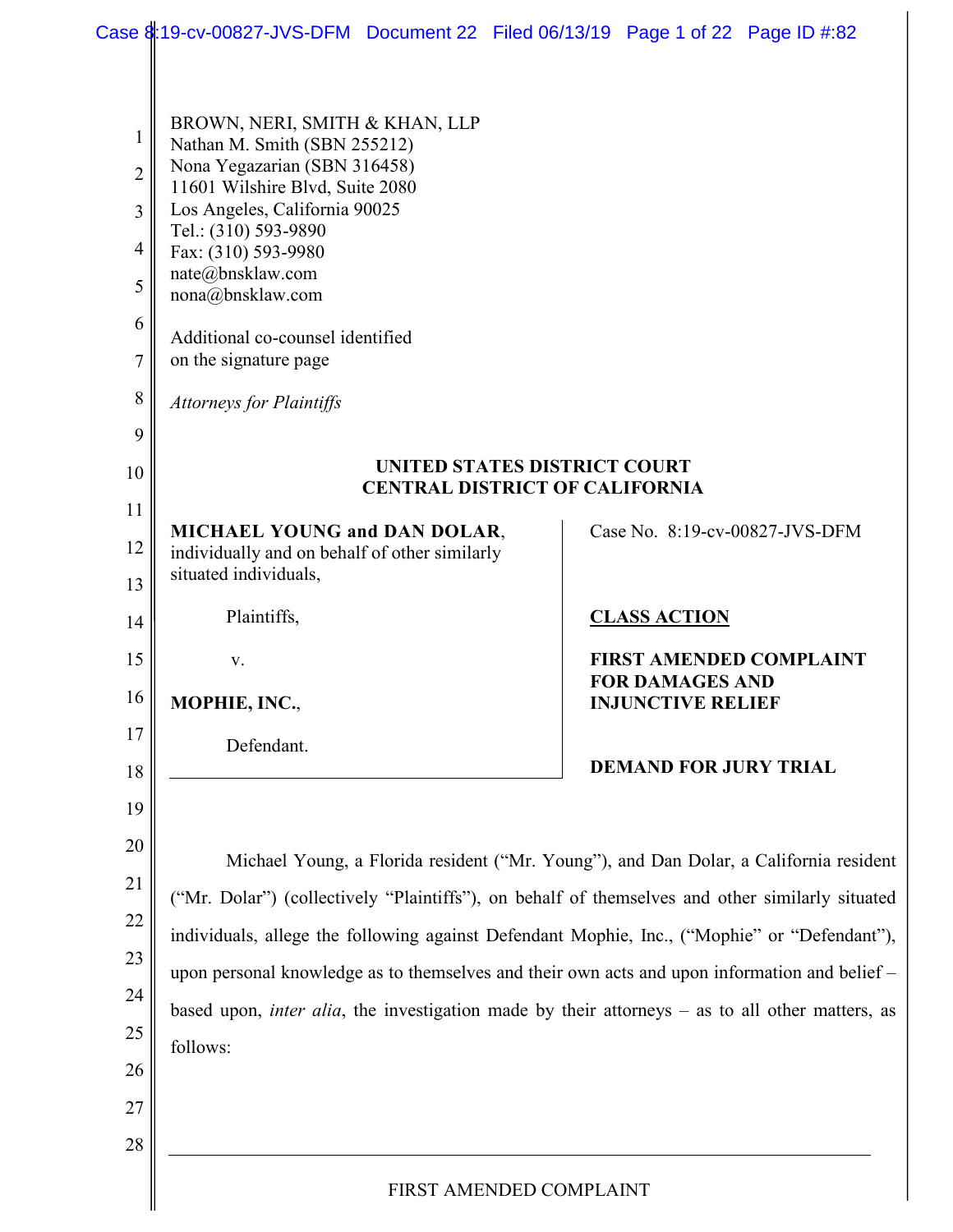#### **INTRODUCTION**

2 3 4 5 6 1. In recent years consumers have become increasingly dependent on portable electronic devices like smart phones, tablets and laptop computers ("PED"). PEDs have made it convenient for consumers to stay in constant communication with colleagues, friends, and loved ones, and to immediately access information. However, like any electronic device, PEDs require power and their internal batteries must be periodically recharged.

7 8 9 10 11 12 13 14 2. To address the needs of consumers to use PEDs during travel, or when the consumer otherwise lacks access to an electrical outlet, the portable charger industry emerged. A portable charger, often called a power bank ("Power Bank"), is a small, portable power source consumers can use to recharge their PEDs during travel. A power bank with a higher capacity, as is expressed in milliampere-hours ("mAh"), has a greater ability to recharge PEDs compared to a power bank with a lower capacity. The primary value and main differentiator is the power bank's capacity as compared to other power banks. Thus, consumers prefer and are willing to pay a premium for power banks with higher mAh ratings.

15 16 17 3. Mophie manufactures, markets, and distributes for sale to consumers nationwide a number of Power Banks under the Powerstation and Juice Pack labels (the "Products"). It represents the Products' capacities as measured in mAh on the products' packaging.

18 19 4. Unfortunately for consumers, testing has shown the Products' actual capacity is substantially lower than what Mophie represents.

20 21 22 23 5. By deceiving consumers about the Products' capacity as detailed herein, Mophie is able to sell more of, and charge more for, the Products, than it could if they were labeled accurately. Further, Mophie was also motivated to mislead consumers to take away market share from competing products, thereby increasing its own sales and profits.

24 25 26 27 6. This is a proposed class action brought by Plaintiffs, individually and on behalf of a class of similarly situated consumers, against Mophie, seeking redress for Defendant's unlawful, unjust, unfair, and deceptive practices in misrepresenting the capacity of the Products in violation of state law during the applicable statute of limitations period ("Class Period").

28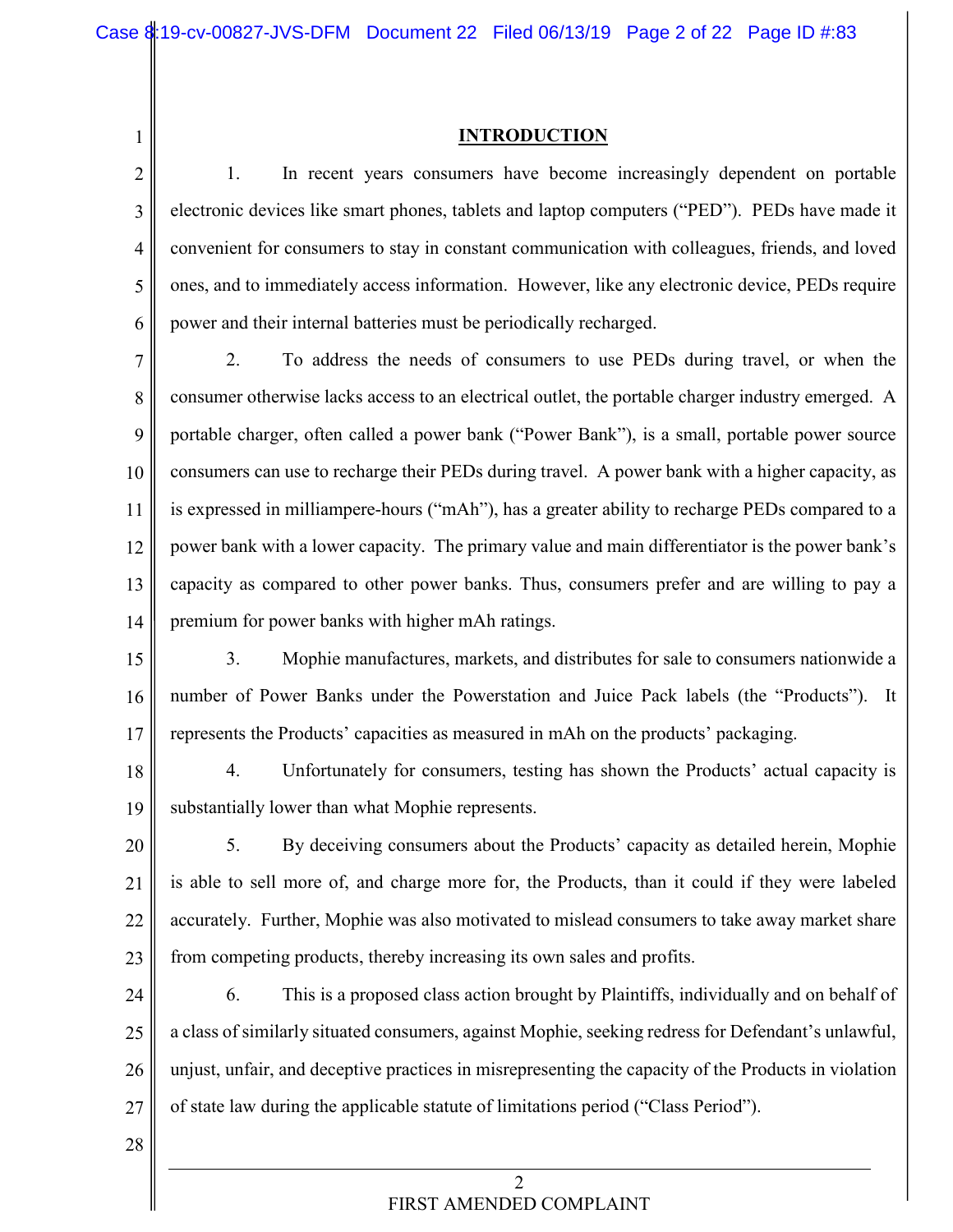1

#### **JURISDICTION AND VENUE**

2 3 7. This Court has personal jurisdiction over the parties in this case. Defendant is headquartered and has its principal place of business in this District.

4 5 6 7 8 9 10 11 8. This Court has original subject-matter jurisdiction over this proposed class action pursuant to 28 U.S.C. § 1332(d), which, under the provisions of the Class Action Fairness Act ("CAFA"), provides for the original jurisdiction of the federal courts in any class action in which the proposed plaintiff class is comprised of at least 100 members, any member of the plaintiff class is a citizen of a State different from any defendant, and the matter in controversy exceeds the sum of \$5,000,000.00, exclusive of interest and costs. Plaintiffs allege that the total claims of individual members of the proposed Class (as defined herein) are well in excess of \$5,000,000.00 in the aggregate, exclusive of interest and costs.

12 13 14 9. Venue is proper in this District under 28 U.S.C. § 1391(a). Substantial acts in furtherance of the alleged improper conduct, including the dissemination of false and misleading information regarding the Power Banks, occurred within this District.

**PARTIES**

16 17 18 10. Plaintiff Michael Young is an individual consumer who, at all times material hereto, was a citizen and resident of Pensacola, Florida. In early 2018, Mr. Young purchased the Juice Pack compatible with his Samsung Galaxy Note8 phone from a Best Buy store.

19 20 11. Mr. Young read and relied upon the rated mAh of power Defendant asserted the Power Bank provided.

21 22 12. Upon receiving the Power Bank, Mr. Young was disappointed to find he was forced to recharge his Mophie more often than he expected.

23 24 25 26 27 13. Mr. Young needs to keep his phone charged and available for his work, and sometimes does not have access to an electrical outlet. Mr. Young has a substantial need for a Power Bank. Mr. Young would consider purchasing the Power Bank again if he could trust that the Defendant's representations about its mAh rating were correct going forward, such as if the Power Bank was redesigned to make the Defendant's representations about it correct, or if the

28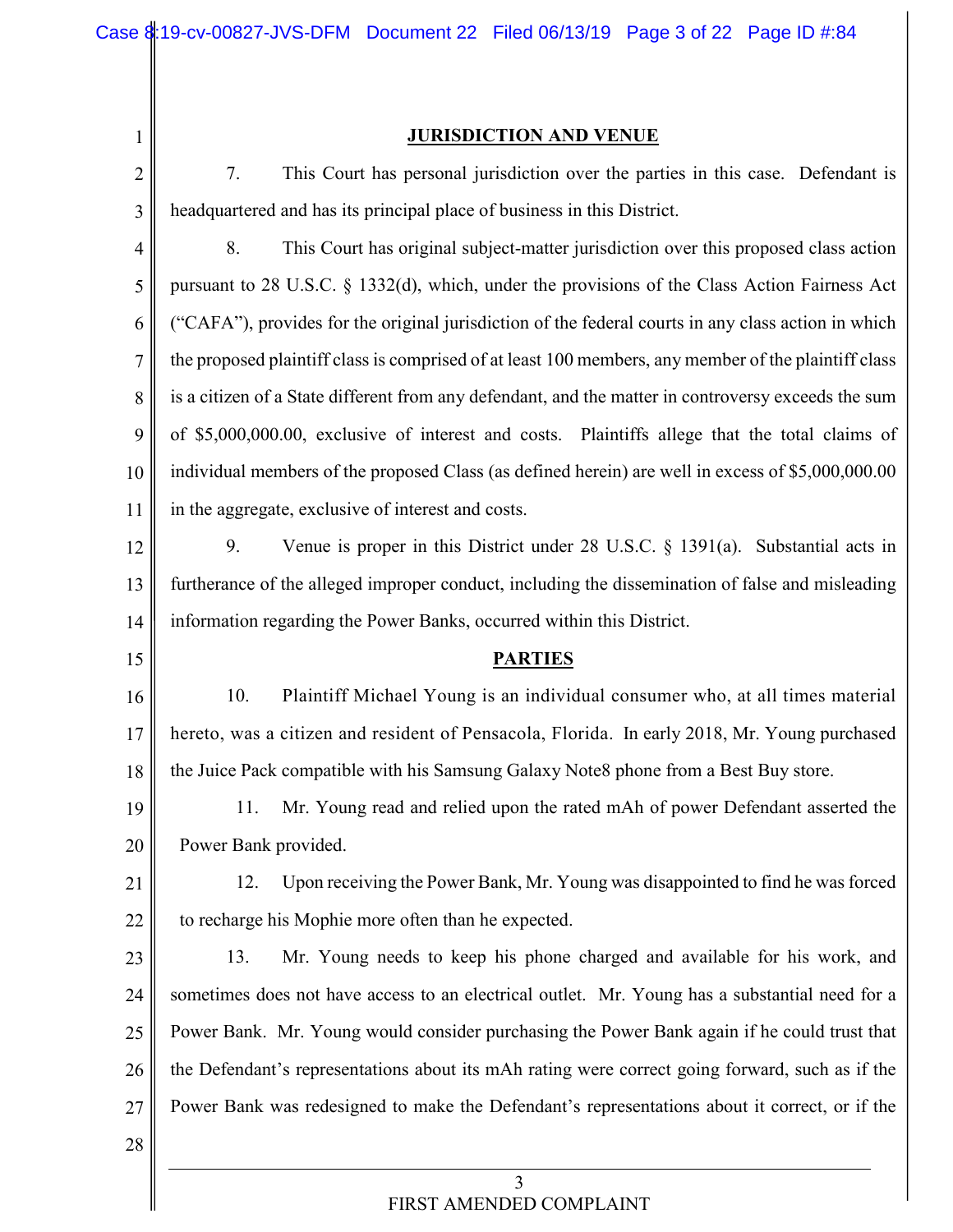- 1 2 Power Banks label and advertising depicted the Power Banks' mAh and it was priced accordingly. He also has a strong interest in ensuring honesty in the marketplace for Power Banks.
- 3 4 5 14. Plaintiff Dan Dolar is an individual consumer who, at all times material hereto, was a citizen and resident of Manteca, California. In 2017, Mr. Dolar purchased a Juice Pack compatible with his Pixel XL phone.

6 7 8 9 15. Mr. Dolar is a computer technician, who reads and is familiar with technical specifications. He read and relied upon the rated 2,950 mAh of power Defendant asserted the Product provided. He was impressed with that Product appeared to provide this capacity in a small package.

- 10 11 16. Upon receiving the Product, Mr. Dolar was disappointed, finding that it did not keep his phone charged for as long as he expected.
- 12 13 14 15 16 17 17. Mr. Dolar needs to keep his phone charged and available for his work, and sometimes does not have access to an electrical outlet. Mr. Dolar has a substantial need for a Power Bank. Mr. Dolar would consider purchasing the Product again if he could trust that the Defendant's representations about its mAh rating were correct going forward, such as if the Product was redesigned to make the Defendant's representations about it correct. He also has a strong interest in ensuring honesty in the marketplace for Power Banks.

18 19 20 21 18. Defendant Mophie is a California corporation with its principal place of business at 15101 Red Hill Ave., Tustin, California. Defendant owns the Powerstation and Juice Pack brands. Defendant markets and distributes the Power Banks from California throughout the United States.

22

### **DETAILED ALLEGATIONS**

23 24 25 26 19. Millions of Americans depend on portable electronic devices like smart phones, tablets, and laptop computers ("PED") to conduct their daily lives. PEDs have made it more convenient for consumers to constantly stay in communication with colleagues, friends, and loved ones, and to immediately access information.

27 28

> $\overline{\Delta}$ FIRST AMENDED COMPLAINT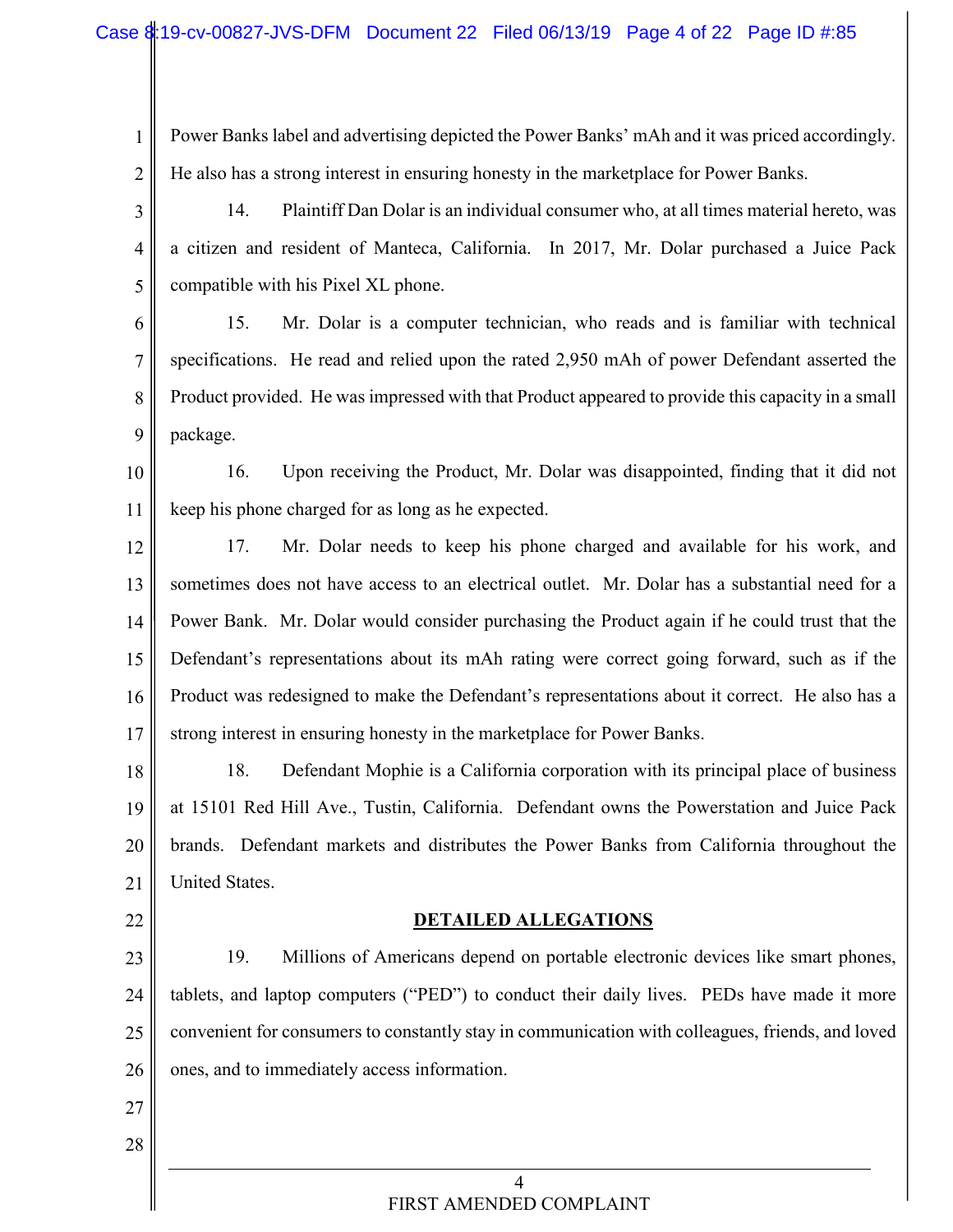1

2 3 20. To address the needs of consumers to power their PEDs during travel, or when they otherwise lack access to an electrical outlet, an industry for Power Banks has emerged. The sale of Power Banks now generates more than \$15 billion in sales each year.

4 5 6 7 8 21. The most important factor for consumers in choosing a Power Bank is its capacity, which is measured in milliampere-hours, or "mAh." The higher the mAh, the greater the ability to recharge PEDs before the Power Bank itself must be recharged. Consumers thus have a strong preference for, and pay more for, Power Banks with a higher mAh. Accordingly, for most Power Banks, the mAh rating is featured prominently in the power bank's advertising.

9 10 11 12 13 14 22. Defendant Mophie manufactures, markets, and distributes for sale nationwide to consumers a number of Power Banks under the Powerstation and Juice Pack label ("the Power Banks") from its principle place of business in California. Defendant sells the Power Banks directly from its website, through Amazon.com, and through other retailers. Everywhere the Power Banks are sold, at the point of sale on the Power Banks' packaging and labeling, Defendant prominently represents the Power Banks' capacity as measured in mAh.

15 16 17 18 19 20 21 23. Unfortunately, testing has shown that Defendant has systematically and routinely substantially inflated the Products' mAh ratings. Testing conducted on over a dozen of the Products revealed shortfalls across Defendant's product line. Upon information and belief, Defendant knew, at the time it sold the Products to Plaintiffs and the other class members, that the Products' true capacity was substantially less than what Defendant had represented. Defendant intentionally misrepresented the Products' capacity to Plaintiffs and the other class members to induce them to purchase and pay a premium for the Products.

22 23 24 25 26 24. In very basic terms, the Products consist of a battery (or series of batteries) and technology which converts the charge from the batteries to a voltage that consumer devices, like cell phones, can accept. By necessity, the conversion process reduces the amount of available power. Power Banks also have internal circuitry that must use power from the internal batteries. 25. Defendant's marketing of the Power Banks' mAh capacity misleadingly fails to

27 28 account for the fact that the Products are technologically incapable of delivering the full amount of power for which the internal batteries are rated. The Products can never deliver the amount of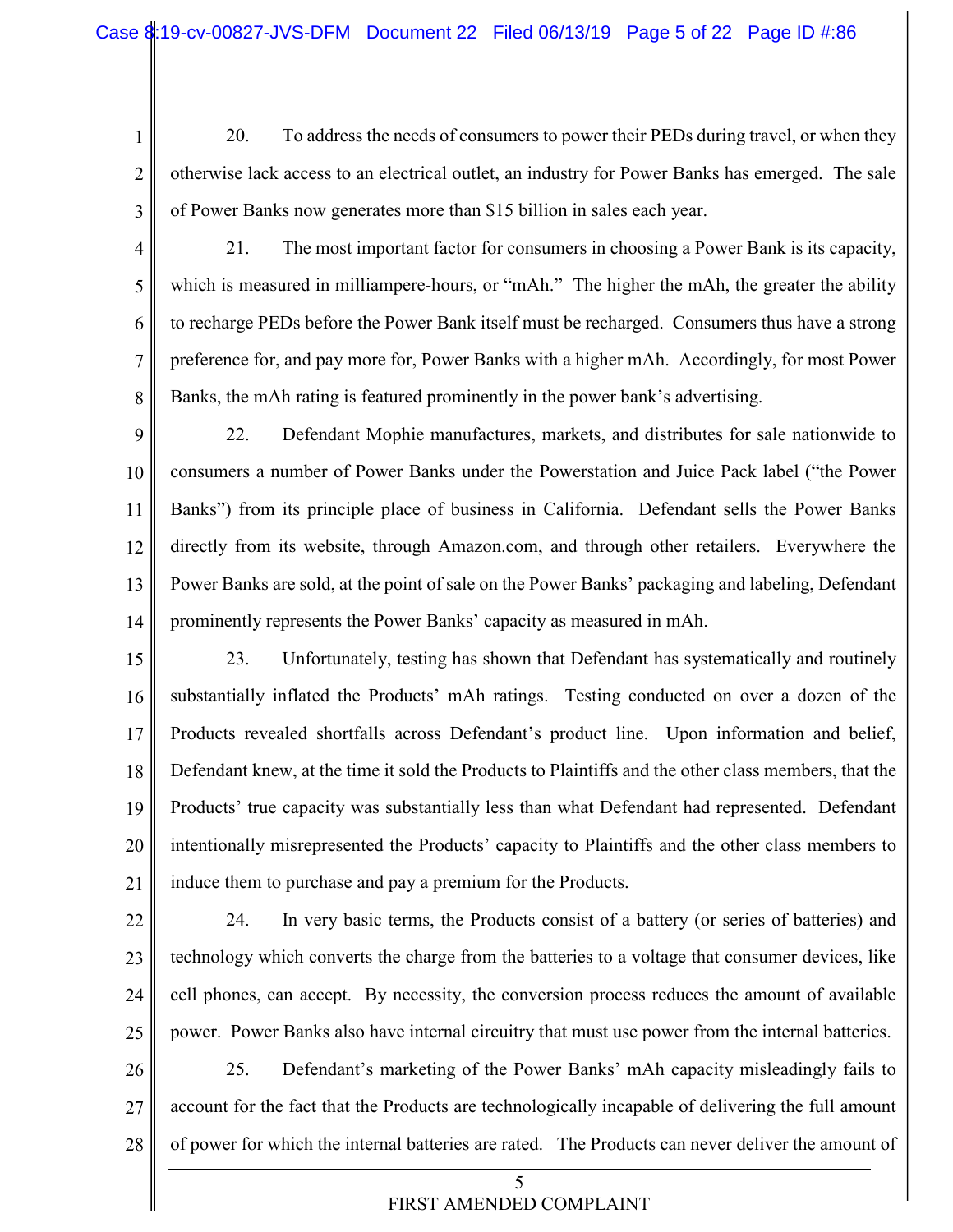1 2 3 4 5 power held by the internal batteries to a consumer's device because, before it can be delivered, its voltage must be converted, resulting in a loss of up to one-quarter of the batteries' theoretical power, and the internal circuitry must be powered. Because this power can never be delivered to a consumer's device, it is deceptive to base marketing statements on a theoretical battery capacity that Products are incapable of actually delivering.

6 7 8 26. Mr. Young purchased a Mophie Juice Pack Power Bank that Defendant asserted had a "2950 mAh" capacity. For the reasons described in  $\P$  25, it was impossible for Mr. Young's device to actually deliver that much power.

9 10 11 27. Mr. Dolar purchased a Mophie Juice Pack Power Bank that Defendant asserted had a "2950 mAh" capacity. For the reasons described in ¶ 25, it was impossible for Mr. Dolar's device to actually deliver that much power.

12 13 14 28. Defendant has profited enormously from its false and misleading representations about the Products. The purpose of this action is to put an end to Defendant's deceptive marketing of the Products and to provide consumers with monetary relief.

### **CLASS ALLEGATIONS**

15

6 16 17 18 19 20 21 22 23 24 25 26 27 28 29. Pursuant to Rule 23(b)(2) and (b)(3) of the Federal Rules of Civil Procedure, Plaintiffs brings this action on behalf of themselves and all other similarly situated individuals within the United States (the "Nationwide Class"), defined as follows: All consumers who purchased the Products within the United States. Excluded from the Class is anyone who received a refund, as well as any of Defendant's officers, directors, or employees; officers, directors, or employees of any entity in which Defendant currently has or has had a controlling interest; and Defendant's legal representatives, heirs, successors, and assigns. 30. Additionally, Plaintiffs bring this action pursuant to Rule 23 of the Federal Rules of Civil Procedure on behalf of themselves and similarly situated individuals within certain States (the "Multi-State Class"), defined as follows: All consumers who purchased the Power Banks in Alaska, California, Connecticut, Delaware, the District of Colombia, Illinois, New Hampshire, New York, Wisconsin, Florida, Hawaii, Massachusetts, Nebraska, Washington, Missouri, Maine, Michigan,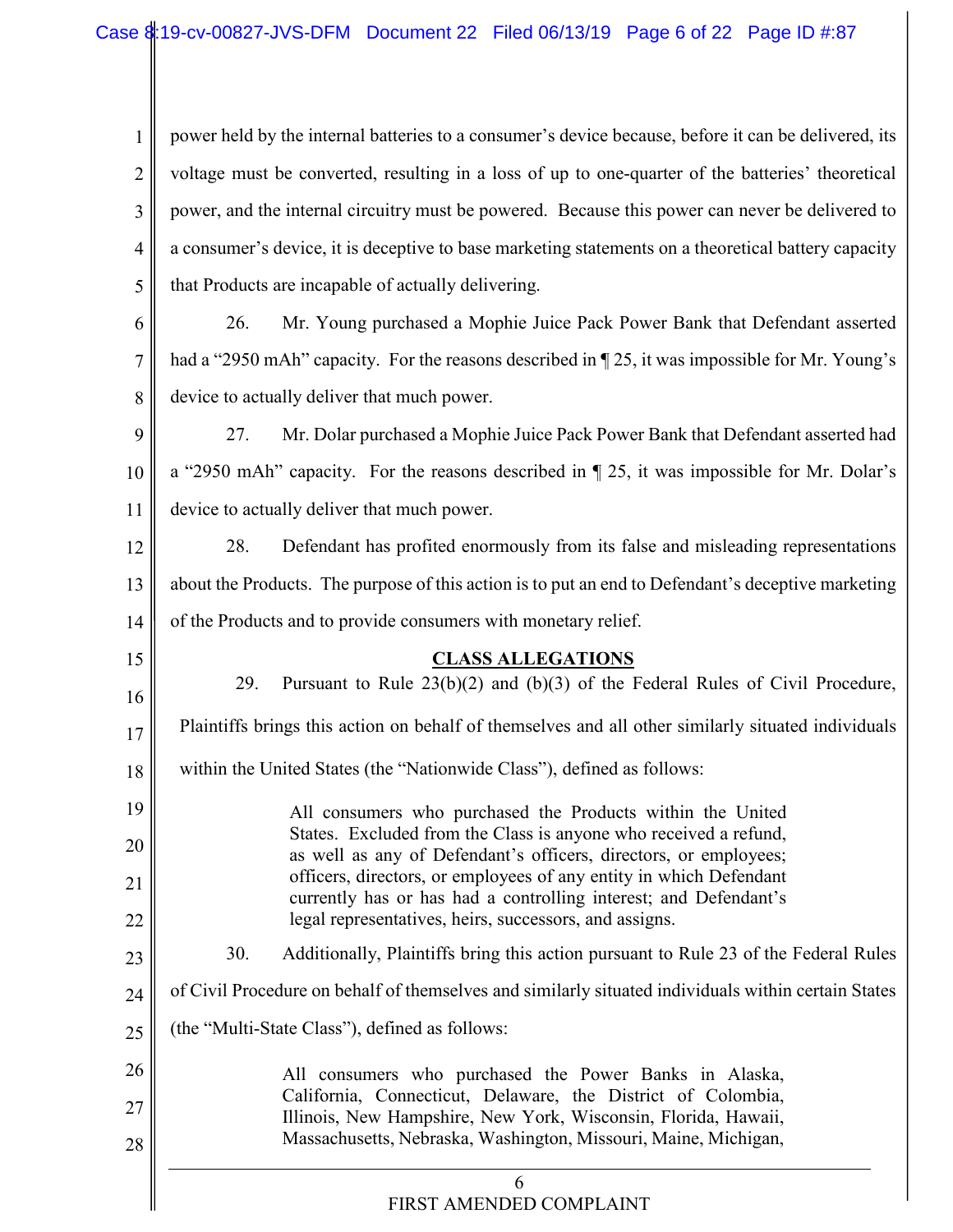| 1<br>$\overline{2}$ | New Jersey, Vermont and Rhode Island. Excluded from the Class<br>are any of Defendant's officers, directors, or employees; officers,<br>directors, or employees of any entity in which Defendant currently |
|---------------------|------------------------------------------------------------------------------------------------------------------------------------------------------------------------------------------------------------|
| 3                   | has or has had a controlling interest; and Defendant's legal<br>representatives, heirs, successors, and assigns.                                                                                           |
| $\overline{4}$      | 31.<br>Additionally, Plaintiff Dan Dolar (the "California Plaintiff") brings                                                                                                                               |
| 5                   | this class action on behalf of himself and similarly situated individuals within                                                                                                                           |
| 6                   | California (the "California Class"), defined as follows:                                                                                                                                                   |
| 7                   | All California residents who purchased the Products within                                                                                                                                                 |
| 8                   | California from four years prior to the date of this filing through the<br>date the Court certifies the Class. Excluded from the Class is                                                                  |
| 9                   | anyone who received a refund as well as any of Defendant's<br>officers, directors, or employees; officers, directors, or employees                                                                         |
| 10                  | of any entity in which Defendant currently has or has had a                                                                                                                                                |
| 11<br>12            | controlling interest; and Defendant's legal representatives, heirs,<br>successors, and assigns.                                                                                                            |
| 13                  | 32.<br>Additionally, Plaintiff Michael Young (the "Florida Plaintiff")                                                                                                                                     |
| 14                  | brings this class action on behalf of himself and similarly situated individuals                                                                                                                           |
| 15                  | within Florida (the "Florida Class"), defined as follows:                                                                                                                                                  |
| 16                  | All Florida residents who purchased the Products within Florida                                                                                                                                            |
| 17                  | from four years prior to the date of this filing through the date the<br>Court certifies the Class. Excluded from the Class is anyone who                                                                  |
| 18                  | received a refund as well as any of Defendant's officers, directors,                                                                                                                                       |
| 19                  | or employees; officers, directors, or employees of any entity in<br>which Defendant currently has or has had a controlling interest; and                                                                   |
| 20                  | Defendant's legal representatives, heirs, successors, and assigns.                                                                                                                                         |
| 21                  | The Nationwide Class, Multi-State Class, California Class, and Florida Class are<br>referred to collectively as the "Classes."                                                                             |
| 22                  |                                                                                                                                                                                                            |
| 23                  | At this time, Plaintiffs do not know the exact number of members of the Classes;<br>33.                                                                                                                    |
| 24                  | however, based on Defendant's sales, market research, and publicly available information                                                                                                                   |
| 25                  | Plaintiffs believe that the number of members of each of the Classes are so numerous that joinder                                                                                                          |
| 26                  | of all members is impractical.                                                                                                                                                                             |
| 27<br>28            | 34.<br>Questions of law and fact common to the members of the Classes that predominate                                                                                                                     |
|                     | $\overline{7}$<br>FIRST AMENDED COMPLAINT                                                                                                                                                                  |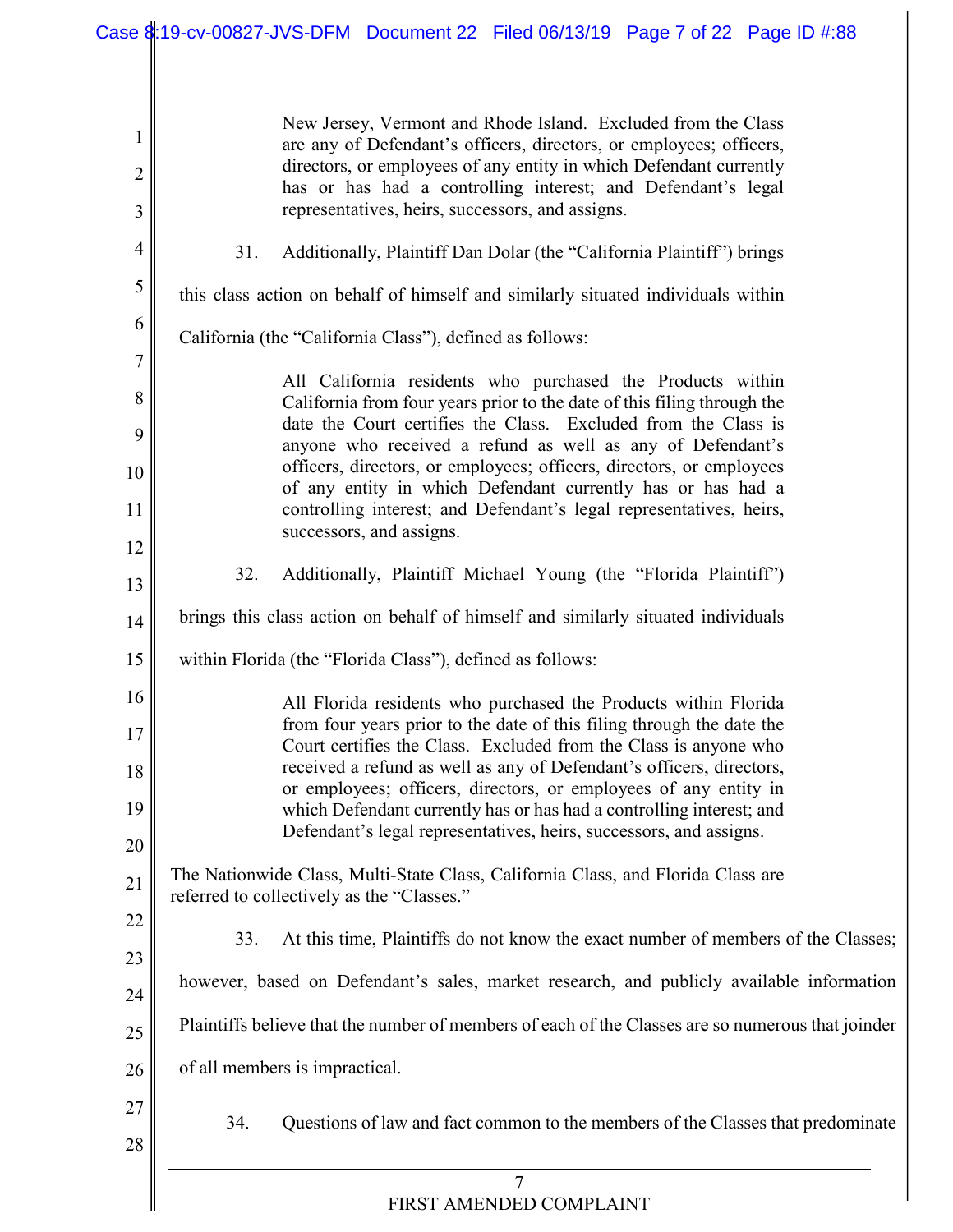| $\mathbf{1}$ | over questions that may affect individual Class members include:                                        |
|--------------|---------------------------------------------------------------------------------------------------------|
| 2            | (a) whether Defendant misrepresented the Power Banks' mAh ratings;                                      |
| 3            | (b) whether Defendant's conduct was unfair and/or deceptive;                                            |
| 4            | (c) whether Defendant has been unjustly enriched as a result of the unlawful,                           |
| 5            | fraudulent, and unfair conduct alleged in this Complaint such that it would                             |
| 6            | be inequitable for Defendant to retain the benefits conferred upon                                      |
| 7            | Defendant by Plaintiffs and the Classes;                                                                |
| 8            | (d) whether Defendant's conduct constitutes a breach of express warranty;                               |
| 9            | (e) whether Defendant violated state consumer protection laws;                                          |
| 10           | (f) whether Plaintiffs and the Classes have sustained damages and, if so, the                           |
| 11           | proper measure thereof;                                                                                 |
| 12           | (g) whether Plaintiffs and the Classes are entitled to restitution, and if so, the                      |
| 13           | proper measure thereof; and                                                                             |
| 14           | (h) whether Defendant should be enjoined from continuing to sell the Power                              |
| 15           | Banks as currently labeled;                                                                             |
| 16           | 35.<br>Plaintiffs' claims are typical of those of the Classes, because Plaintiffs, like all             |
| 17           | members of the Classes, purchased, in a typical consumer setting, Defendant's Power Bank                |
| 18           | bearing the claim that its capacity is greater than it really is, and Plaintiffs sustained damages from |
| 19           | Defendant's wrongful conduct.                                                                           |
| 20           | Plaintiffs will fairly and adequately protect the interests of the Classes, and have<br>36.             |
| 21           | retained counsel that is experienced in litigating complex consumer products class actions.             |
| 22           | Plaintiffs have no interests which conflict with those of the Classes.                                  |
| 23           | A class action is superior to other available methods for the fair and efficient<br>37.                 |
| 24           | adjudication of this controversy.                                                                       |
| 25           | No member of the Classes has a substantial interest in individually controlling the<br>38.              |
| 26           | prosecution of a separate action. The damages for each individual member of the Classes likely          |
| 27           | will be relatively small, especially given the burden and expense of individual prosecution of the      |
| 28           | complex litigation necessitated by Defendant's conduct. Thus, it would be virtually impossible          |
|              | 8<br>FIRST AMENDED COMPLAINT                                                                            |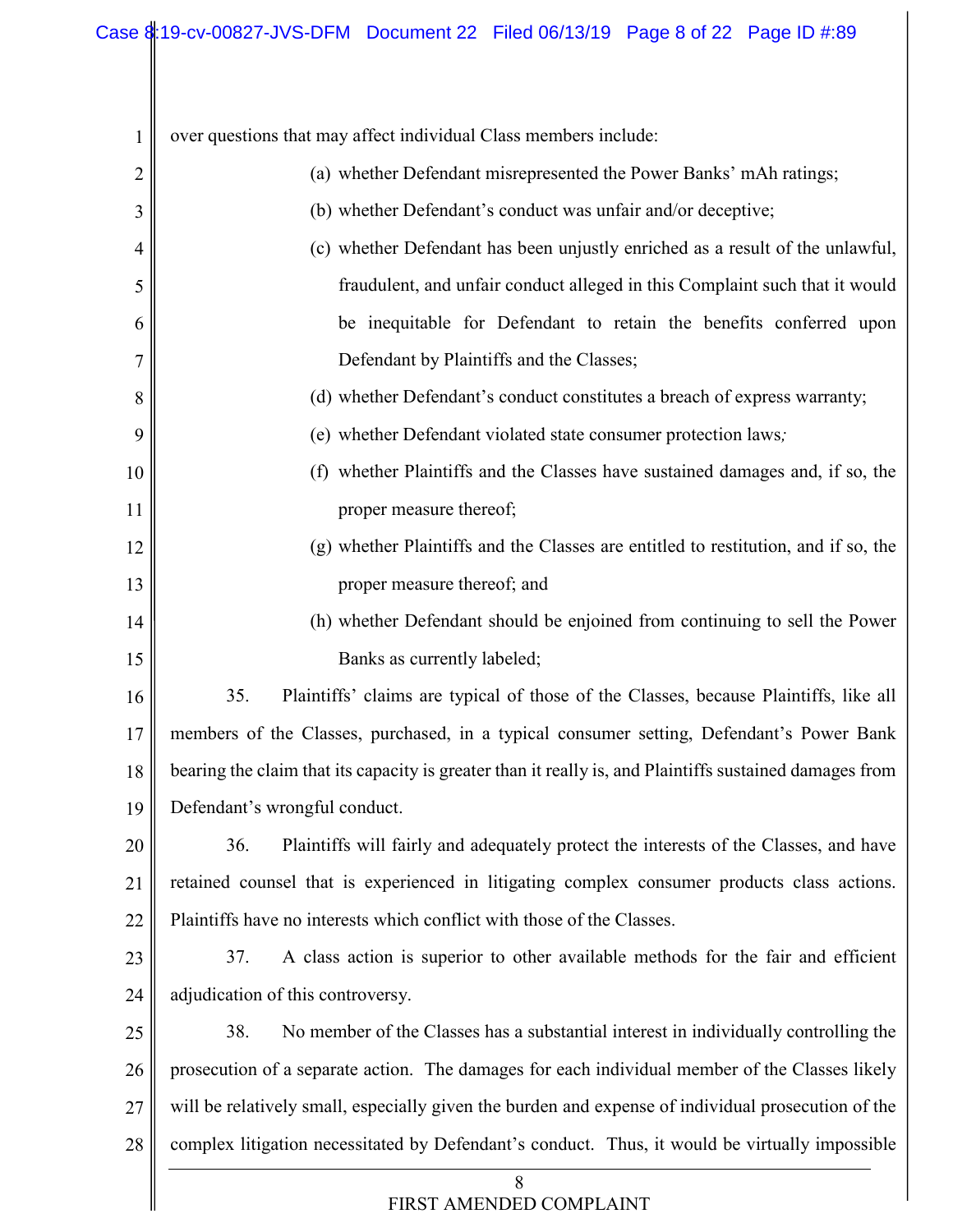for them individually to effectively redress the wrongs done to them.

1

9 2 3 4 5 6 7 8 9 10 11 12 13 14 15 16 17 18 19 20 21 22 23 24 25 26 27 28 39. The prerequisites to maintaining a class action for injunctive or equitable relief are met as Defendant has acted or refused to act on grounds generally applicable to the members of the Classes, thereby making appropriate final injunctive or equitable relief with respect to the Classes as a whole. 40. The prosecution of separate actions by members of the Classes would create a risk of establishing inconsistent rulings and/or incompatible standards of conduct for Defendant. For example, one court might enjoin Defendant from performing the challenged acts, whereas another might not. Additionally, individual actions could be dispositive of the interests of the members of the Classes even where certain members of the Classes are not parties to such actions. 41. Defendant's conduct is generally applicable to the Classes as a whole and Plaintiffs seek, *inter alia*, equitable remedies with respect to the Classes. As such, Defendant's systematic policies and practices make declaratory relief with respect to the Classes as a whole is appropriate. **CAUSES OF ACTION COUNT I (Unfair and Deceptive Acts and Practices in Violation of the California Consumers Legal Remedies Act, on Behalf of the Nationwide Class or in the Alternative on Behalf of the California Class)** 42. Plaintiffs incorporate by reference and reallege herein all paragraphs alleged above. 43. This cause of action is brought pursuant to California's Consumers Legal Remedies Act, Cal. Civ. Code §§ 1750-1785 (the "CLRA"). 44. Plaintiffs and the other members of the Class(es) are "consumers," as the term is defined by California Civil Code § 1761(d), because they bought the Products for personal, family, or household purposes. 45. Plaintiffs, the other members of the Class(es), and Defendant have engaged in "transactions," as that term is defined by California Civil Code §1761(e). 46. The conduct alleged in this Complaint constitutes unfair methods of competition and unfair and deceptive acts and practices for the purpose of the CLRA, and the conduct was undertaken by Defendant in transactions intended to result in, and which did result in, the sale of goods to consumers.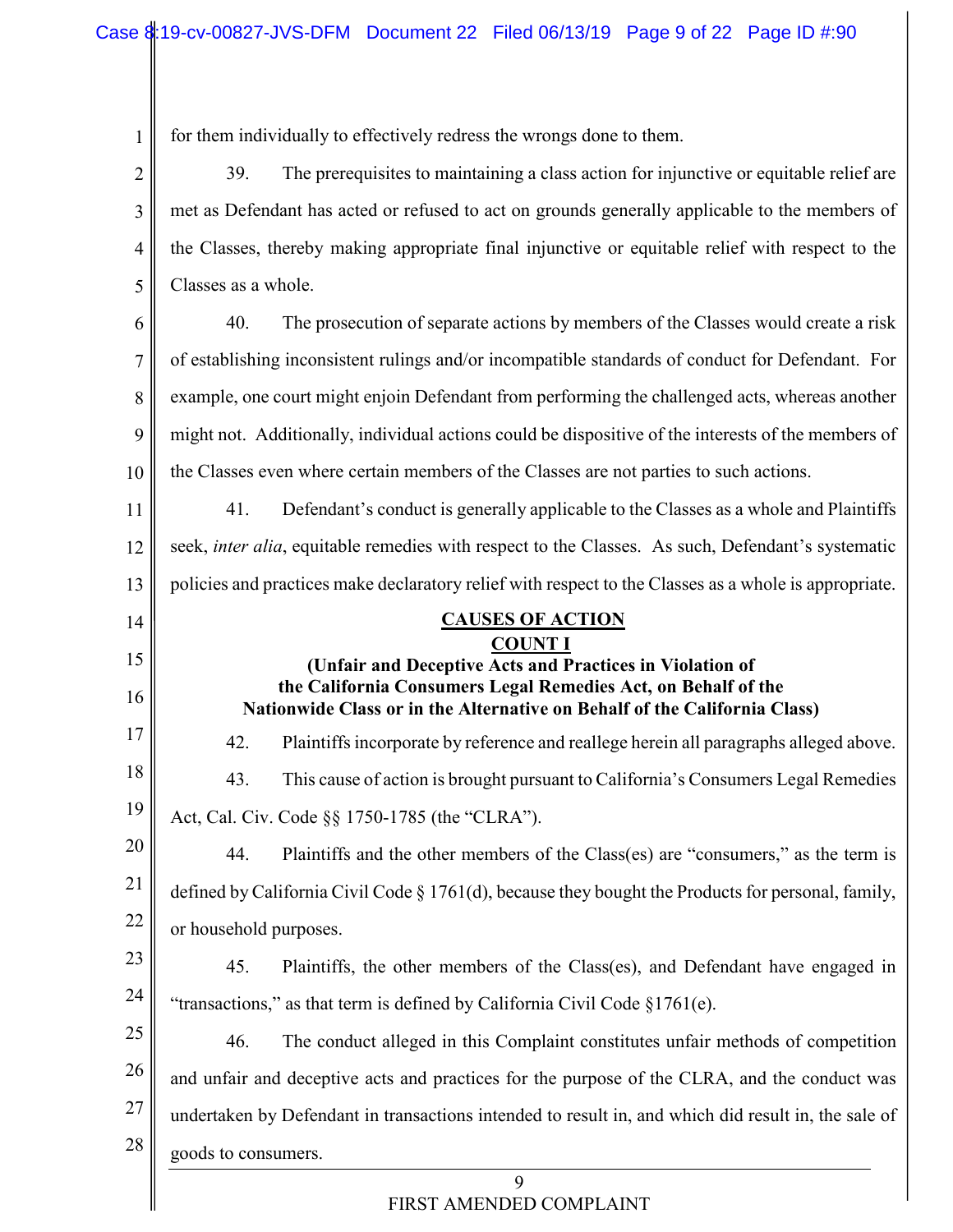1 2 3 47. As alleged more fully above, Defendant has violated the CLRA by falsely representing to Plaintiffs and the other members of the Class that the Products' capacity is greater than it actually is.

4 5 48. As a result of engaging in such conduct, Defendant has violated California Civil Code § 1770(a)(5), (a)(7), and (a)(9).

6

7

8

49. Pursuant to California Civil Code  $\S 1780(a)(2)$  and  $(a)(5)$ , Plaintiffs seek an order of this Court that includes, but is not limited to, an order requiring Defendant to remove and/or refrain from making representations that the Products' capacity is greater than it actually is.

9 10 50. Plaintiffs and the other class members may be irreparably harmed and/or denied an effective and complete remedy if such an order is not granted.

11 12 51. The unfair and deceptive acts and practices of Defendant, as described above, present a serious threat to Plaintiffs and the other members of the Class(es).

13 14 15 16 17 18 19 20 21 52. CLRA § 1782 NOTICE. On March 21, 2019, a CLRA demand letter was sent to Defendant via certified mail that provided notice of Defendant's violation of the CLRA and demanded that within thirty (30) days from that date, Defendant correct, repair, replace, or otherwise rectify the unlawful, unfair, false and/or deceptive practices complained of herein. The letter also stated that if Defendant refused to do so, a complaint seeking damages in accordance with the CLRA would be filed. Defendant has failed to comply with the letter. Accordingly, pursuant to California Civil Code  $\S 1780(a)(3)$ , Plaintiffs, on behalf of themselves and all other members of the Class(es), seeks compensatory damages, punitive damages, and restitution of any ill-gotten gains due to Defendant's acts and practices.

22 23 24 25 26 27 28 **COUNT II (Violations of California's False Advertising Law, on Behalf of the Nationwide Class or in the alternative on Behalf of the California Class)** 53. Plaintiffsincorporate by reference and reallege herein all paragraphs alleged above. 54. As alleged more fully above, Defendant has falsely advertised the Products by falsely claiming that the Products' capacity is greater than it really is. 55. At all material times, Defendant engaged in a scheme of offering the Products for sale to Plaintiffs and the other members of the Class(es) by way of distributing within the State of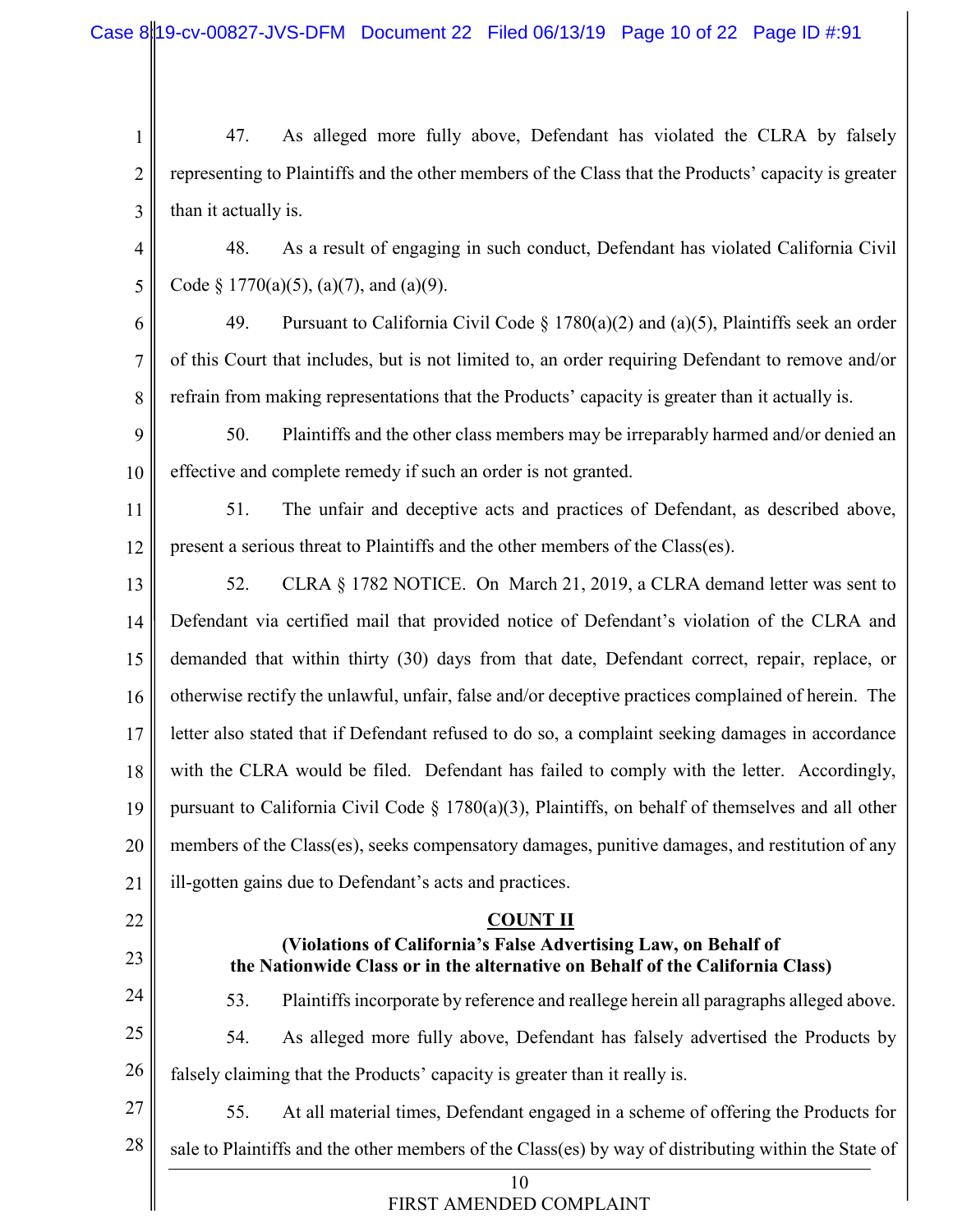1 2 3 California to the public, *inter alia*, commercial marketing and advertising, the World Wide Web (Internet), the Products' packaging and labeling, and other promotional materials and offered for sale of the Products on a nationwide basis, including in California.

4 5 6 56. The misrepresentations and non-disclosures by Defendant of the material facts detailed above constitute false and misleading advertising, and therefore constitute a violation of the False Advertising Law ("FAL") Cal. Bus. & Prof. Code § 17500, *et seq*.

7 8 9 10 11 12 57. Said advertisements and inducements were made within the State of California and come within the definition of advertising contained in the FAL in that such promotional materials were intended as inducements to purchase the Products and are statements disseminated by Defendant to Plaintiffs and the other class members that were intended to reach Plaintiffs and the other class members. Defendant knew, or in the exercise of reasonable care should have known, that these representations were misleading and deceptive.

13 14 15 58. The above acts of Defendant did and were likely to deceive reasonable consumers, including Plaintiffs and the other members of the Class(es), by misrepresenting the capacity of the Products, in violation of the "false" and "misleading" prongs of the FAL.

16 17 18 59. Plaintiffs and the other members of the Class(es) have suffered injury in fact and have lost money or property as a result of Defendant's violations of Cal. Bus. & Prof. Code § 17500 *et seq.*

19 20 21 22 60. Pursuant to California Business and Professions Code §§ 17203 and 17535, Plaintiffs and the Class(es) seek an order of this Court that includes, but is not limited to, an order requiring Defendant to remove and/or refrain from making representations on the Products' packaging and in its advertising that the Products' capacity is greater than it really is.

23 24 25 26 27 28 **COUNT III (Violation of California's Unfair Competition Law, on Behalf of the Nationwide Class or in the alternative on Behalf of the California Class)** 61. Plaintiffsincorporate by reference and reallege herein all paragraphs alleged above.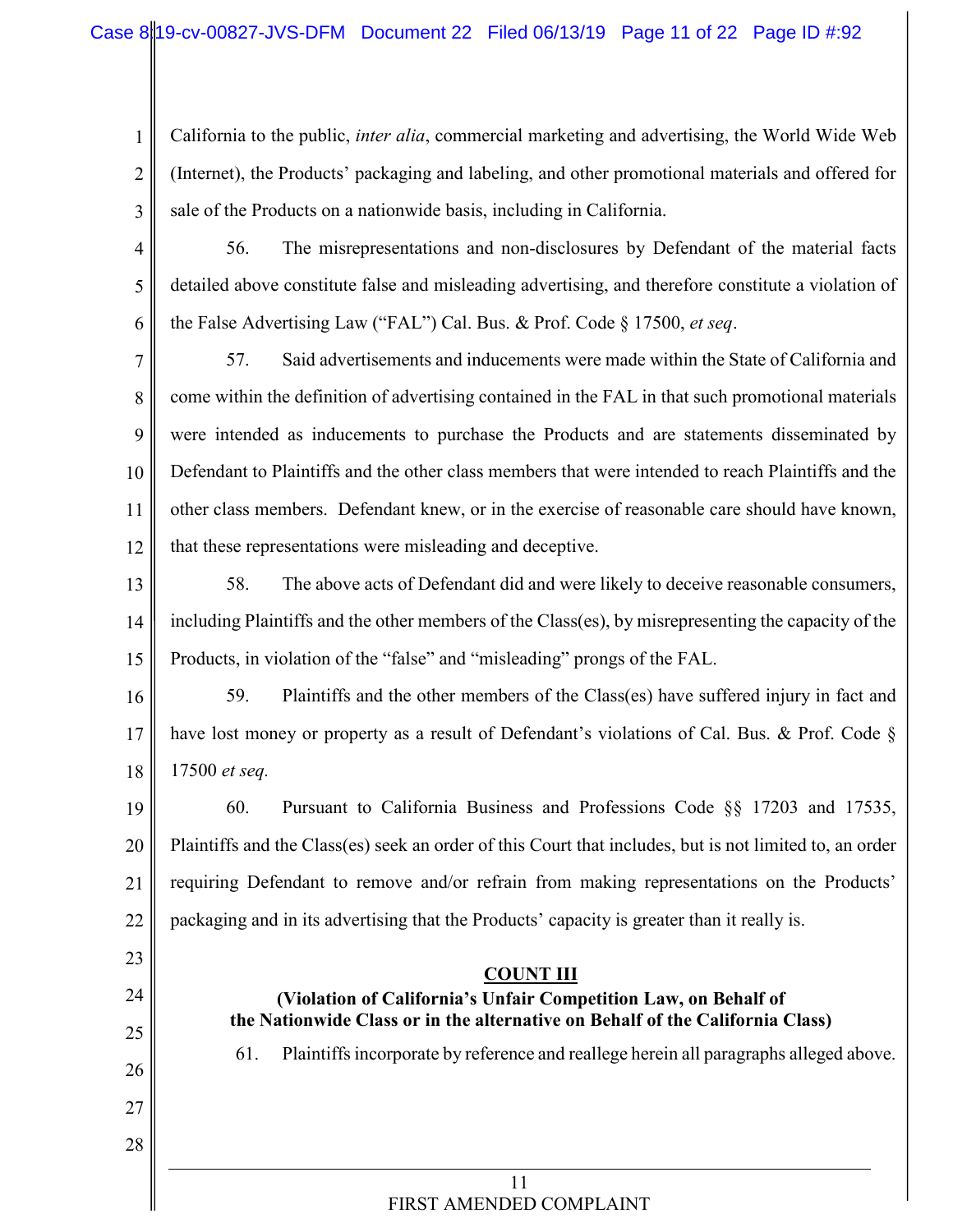- 1 2 3 62. By committing the acts and practices alleged herein, Defendant has violated California's Unfair Competition Law ("UCL"), Cal. Bus. & Prof. Code §§ 17200-17210, as to the Class(es) as a whole, by engaging in unlawful, fraudulent, and unfair conduct.
- 4 5 63. Defendant has violated the UCL's proscription against engaging in *unlawful* conduct as a result of:
	- (a) its violations of the CLRA, Cal. Civ. Code  $\S 1770(a)(5)$ ,  $(a)(7)$ , and  $(a)(9)$ , as alleged above; and
		- (b) its violations of the FAL, Cal. Bus. & Prof. Code § 17500 *et seq.*, as alleged above.

10 11 64. Defendant's acts and practices described above also violate the UCL's proscription against engaging in fraudulent conduct.

12 13 14 15 16 17 65. As more fully described above, Defendant's false and misleading marketing, advertising, packaging, and labeling of the Products is likely to deceive reasonable consumers. Indeed, Plaintiffs and the other members of the Class(es) were unquestionably deceived regarding the capacity of the Products, as Defendant's marketing, advertising, packaging, and labeling of the Products misrepresent and/or omit the true facts concerning the benefits of the Products. Said acts are fraudulent business practices.

- 18 19 66. Defendant's acts and practices described above also violate the UCL's proscription against engaging in *unfair* conduct.
- 20 21 22 23 24 67. Plaintiffs and the other class members suffered a substantial injury by virtue of buying the Products that they would not have purchased absent Defendant's unlawful, fraudulent, and unfair marketing, advertising, packaging, and labeling or by virtue of paying an excessive premium price for the unlawfully, fraudulently, and unfairly marketed, advertised, packaged, and labeled Products.

25 26 27 68. There is no benefit to consumers or competition from the deceptive marketing and labeling of the Products, which Defendant misrepresents as having a greater capacity than they actually do.

28

6

7

8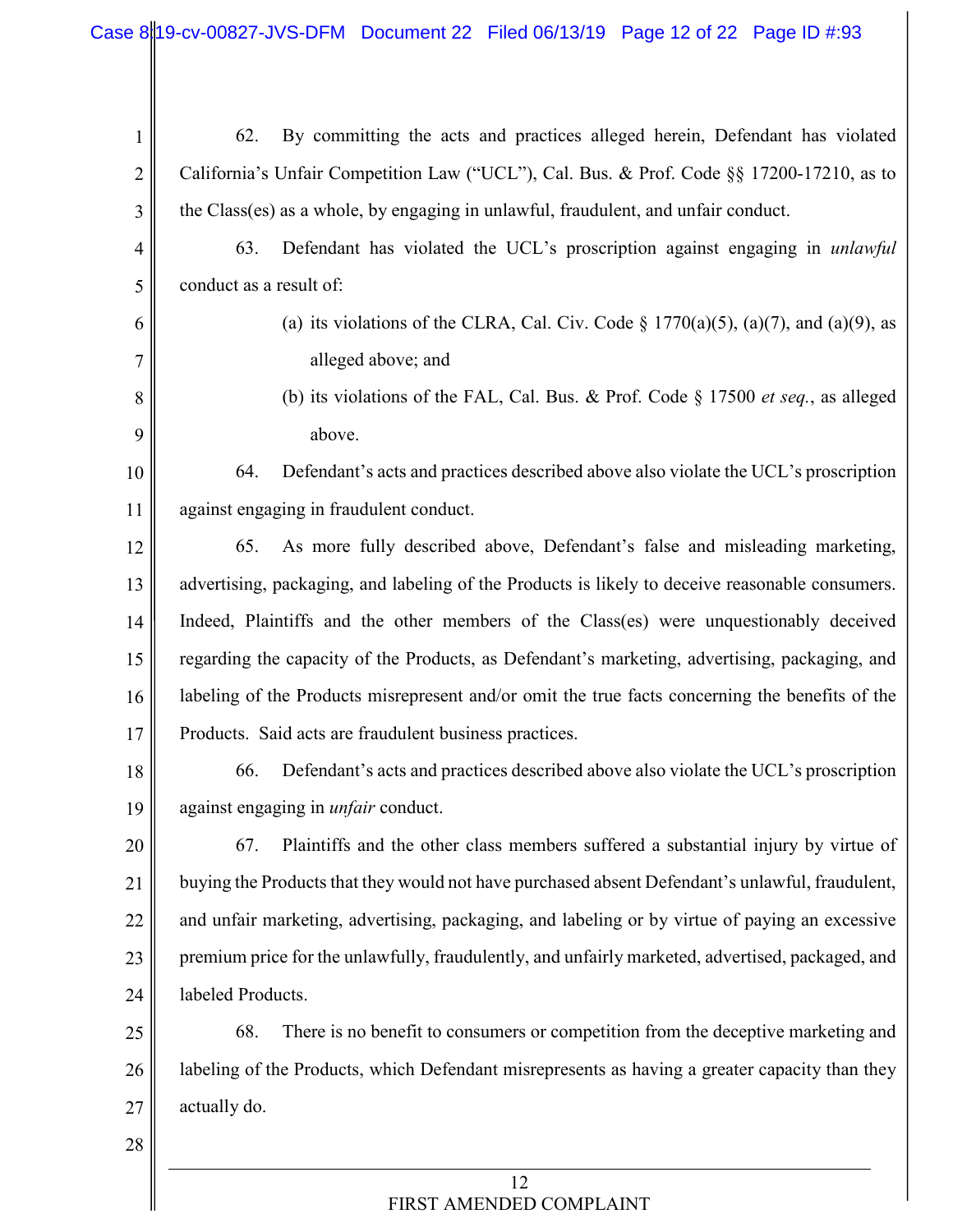| 1              | 69.<br>Plaintiffs and the other class members had no way of reasonably knowing that the                                                 |
|----------------|-----------------------------------------------------------------------------------------------------------------------------------------|
| $\overline{2}$ | Products they purchased were not as marketed, advertised, packaged, or labeled. Thus, they                                              |
| 3              | could not have reasonably avoided the injury each of them suffered.                                                                     |
| $\overline{4}$ | 70.<br>The gravity of the consequences of Defendant's conduct as described above                                                        |
| 5              | outweighs any justification, motive, or reason therefore, particularly considering the available                                        |
| 6              | legal alternatives that exist in the marketplace, and such conduct is immoral, unethical,                                               |
| 7              | unscrupulous, offends established public policy, or is substantially injurious to Plaintiffs and the                                    |
| 8              | other members of the Class(es).                                                                                                         |
| 9              | 71.<br>Defendant's violations of the UCL continue to this day.                                                                          |
| 10             | 72.<br>Pursuant to California Business and Professions Code § 17203, Plaintiffs and the                                                 |
| 11             | Class(es) seek an order of this Court that includes, but is not limited to, an order requiring                                          |
| 12             | Defendant to:                                                                                                                           |
| 13             | (a) remove and/or refrain from making representations that the Products' capacity                                                       |
| 14             | is greater than it really is;                                                                                                           |
| 15             | (b) provide restitution to Plaintiffs and the other class members;                                                                      |
| 16             | (c) disgorge all revenues obtained as a result of violations of the UCL; and                                                            |
| 17             | (d) pay Plaintiff's and the Class' attorney fees and costs.                                                                             |
| 18             | <b>COUNT IV</b>                                                                                                                         |
| 19             | (Violation of the Florida Deceptive and Unfair Trade                                                                                    |
| 20             | Practices Act, Fla. Stat. § 501.201 et seq., on Behalf of the<br>Nationwide Class or in the alternative on Behalf of the Florida Class) |
| 21             | Plaintiffs incorporate by reference and reallege herein all paragraphs alleged above.<br>73.                                            |
| 22             | Plaintiffs bring this cause of action on behalf of themselves and on behalf of the<br>74.                                               |
| 23             | Florida Class for violation of the Florida Deceptive and Unfair Trade Practices Act, Fla. Stat. §                                       |
| 24             | 501.201 et seq. (the "FDUTPA").                                                                                                         |
| 25             | Section 501.204(1) of the FDUTPA makes "unfair or deceptive acts or practices in<br>75.                                                 |
| 26             |                                                                                                                                         |
| 27             | the conduct of any trade or commerce" unlawful.                                                                                         |
| 28             |                                                                                                                                         |
|                | 13                                                                                                                                      |
|                | FIRST AMENDED COMPLAINT                                                                                                                 |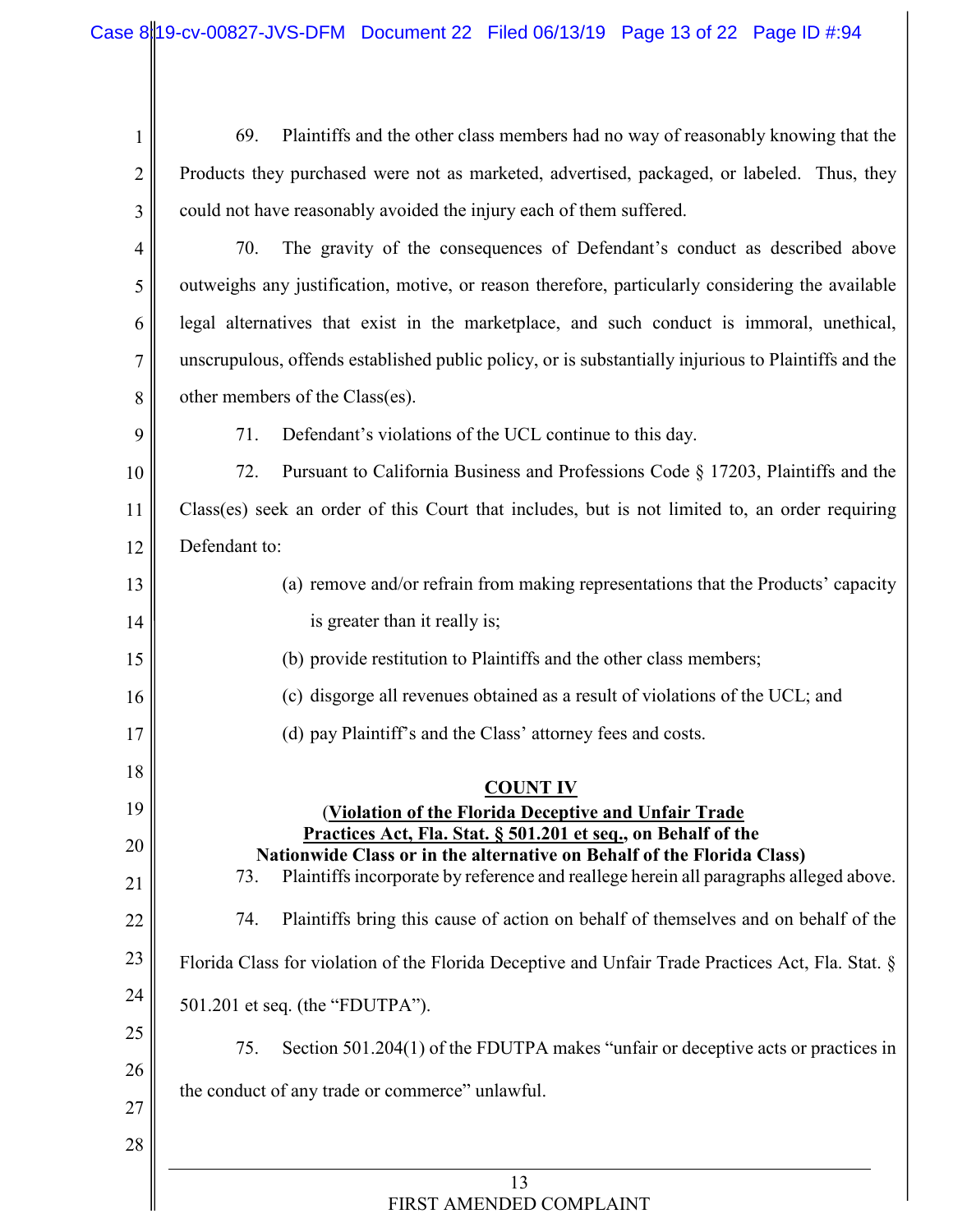1 2 3 4 5 6 7 8 9 10 11 12 13 14 15 16 17 76. By labeling, advertising, marketing, distributing, and/or selling the Products with claims that the Products had a specific mAh capacity to Plaintiffs and the Florida Class members, Defendant violated the FDUTPA by engaging in, and it continues to violate the FDUPTA by continuing to engage in, unfair or deceptive acts or practices, by falsely and misleadingly describing the capacity of the Products, since the Products do not produce the advertised capacity. 77. Had Plaintiffs and the Florida Class members known the Products were not, in fact, capable of producing the advertised capacity, they would not have purchased the Products and/or paid a premium price for the Products, as detailed herein. 78. Plaintiffs and the Florida Class members were injured in fact and lost money as a result of Defendant's conduct. Plaintiffs and the Florida Class members paid for Products with a specific mAh capacity but did not receive such Products. 79. The Products Plaintiffs and the Florida Class members received were worth less than the Products for which they paid. 80. Plaintiffs and the Florida Class members seek to enjoin such unlawful acts and practices described above. Each of the Florida Class members will be irreparably harmed unless

18 19 the unlawful actions of Defendant are enjoined in that they will continue to be unable to rely on Defendant's representations.

20 21 22 23 81. Plaintiffs and the Florida Class members seek declaratory relief, injunctive relief prohibiting Defendant from continuing to disseminate its false and misleading statements, actual damages plus attorney's fees and court costs, and other relief allowable under the FDUTPA.

82. Wherefore Plaintiffs, on behalf of the Class(es), pray for relief as set forth herein.

24

25

26

27

28

## **COUNT V**

**(Violation of Materially Identical State Consumer Protection Statutes, on Behalf of the Multi-State Class)**

83. Plaintiffs incorporate by reference and reallege herein all paragraphs alleged above.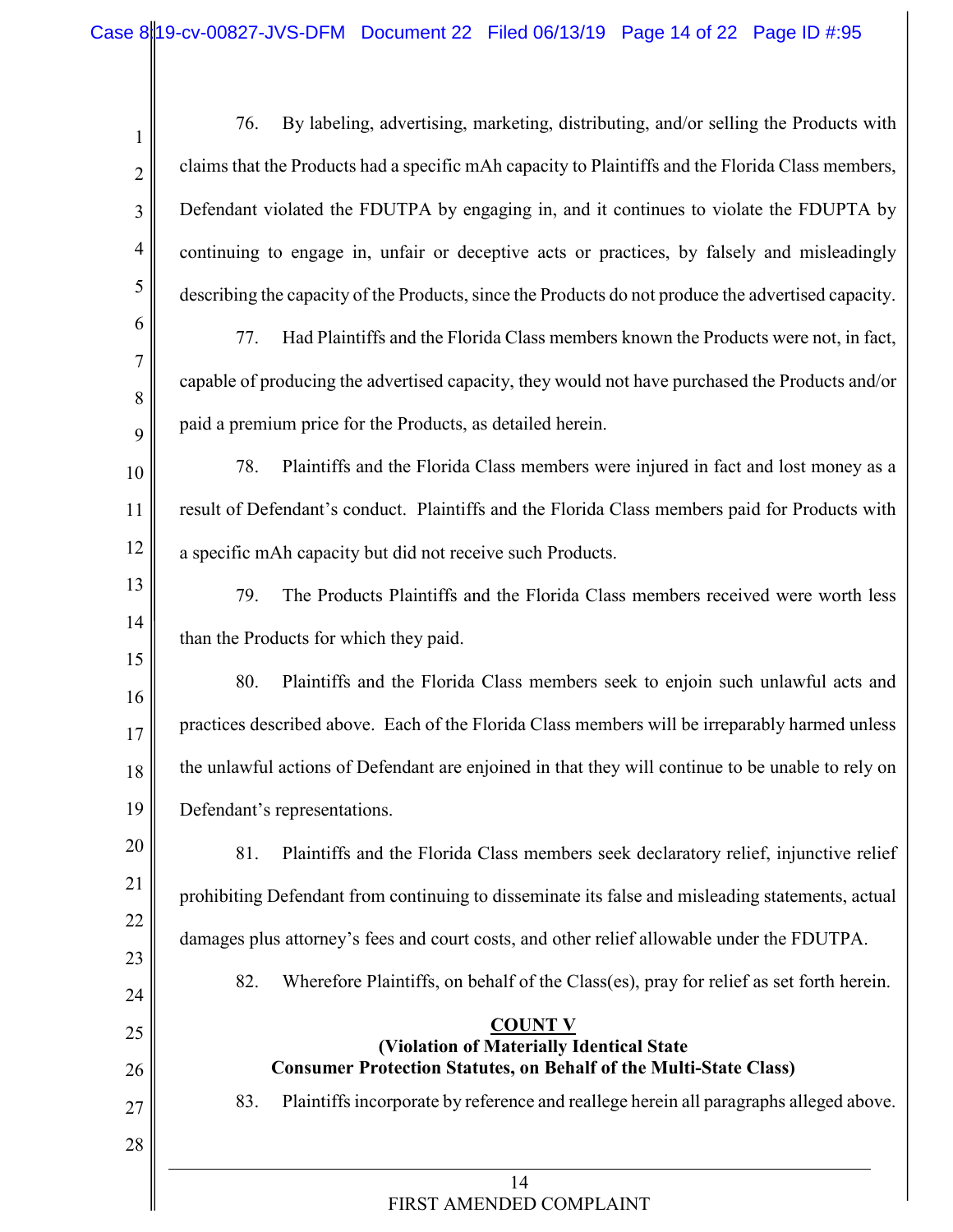- 84. Defendant is engaged in "trade" and "commerce" as it distributes the Power Banks to retail stores for sale to consumers within this and each of the states listed below.
- 4 85. Defendant's representation regarding the capacity of the Power Banks were material to a reasonable consumer and likely to affect consumer decisions and conduct.
- 5 6 86. Defendant has used and employed unfair methods of competition and unfair or deceptive acts or practices in the conduct of trade or commerce.
- 7 8 87. Defendant's acts and practices are immoral, unethical, oppressive and unscrupulous.
- 9 10 11 12 13 88. Defendant's conduct is substantially injurious to consumers. Such conduct has, and continues to cause, substantial injury to consumers because consumers would not have paid such a high price for the Power Banks but for Defendant's false promotion of the Power Bank's electrical storage capacity. Consumers have thus overpaid for the Power Banks and such injury is not outweighed by any countervailing benefits to consumers or competition.
- 14 15 16 17 18 89. No benefit to consumers or competition results from Defendant's conduct. Since reasonable consumers are deceived by Defendant's representations of the Power Banks and they were injured as a result, consumers could not have reasonably avoided such injury. The foregoing unfair and deceptive practices directly, foreseeably and proximately caused Plaintiff and the Class to suffer an ascertainable loss when they paid a premium for the Power Banks.

19 20 21 90. The practices discussed above all constitute unfair competition or unfair, unconscionable, deceptive, or unlawful acts or business practices in violation of at least the following state consumer protection statutes: $<sup>1</sup>$ </sup>

22

23

1

2

3

# (a) **Alaska Unfair Trade Practices and Consumer Protection Act**, Alaska Stat. § 45.50.471, *et seq*.;

- 24 (b) **California Unfair Competition Law,** Cal. Bus. & Prof. Code § 17200, *et seq*.;
	- (c) **Connecticut Unfair Trade Practices Act**, Conn. Gen. Stat. § 42-110a, *et seq.*;
- 26

27

- (d) **Delaware Consumer Fraud Act**, Del. Code Ann. tit. 6, § 2511, *et seq*.;
- 15 28 <sup>1</sup> There is no material conflict between these state statutes because these state statutes  $(1)$  do not require reliance by unnamed class members; (2) do not require scienter; and (3) allow class actions.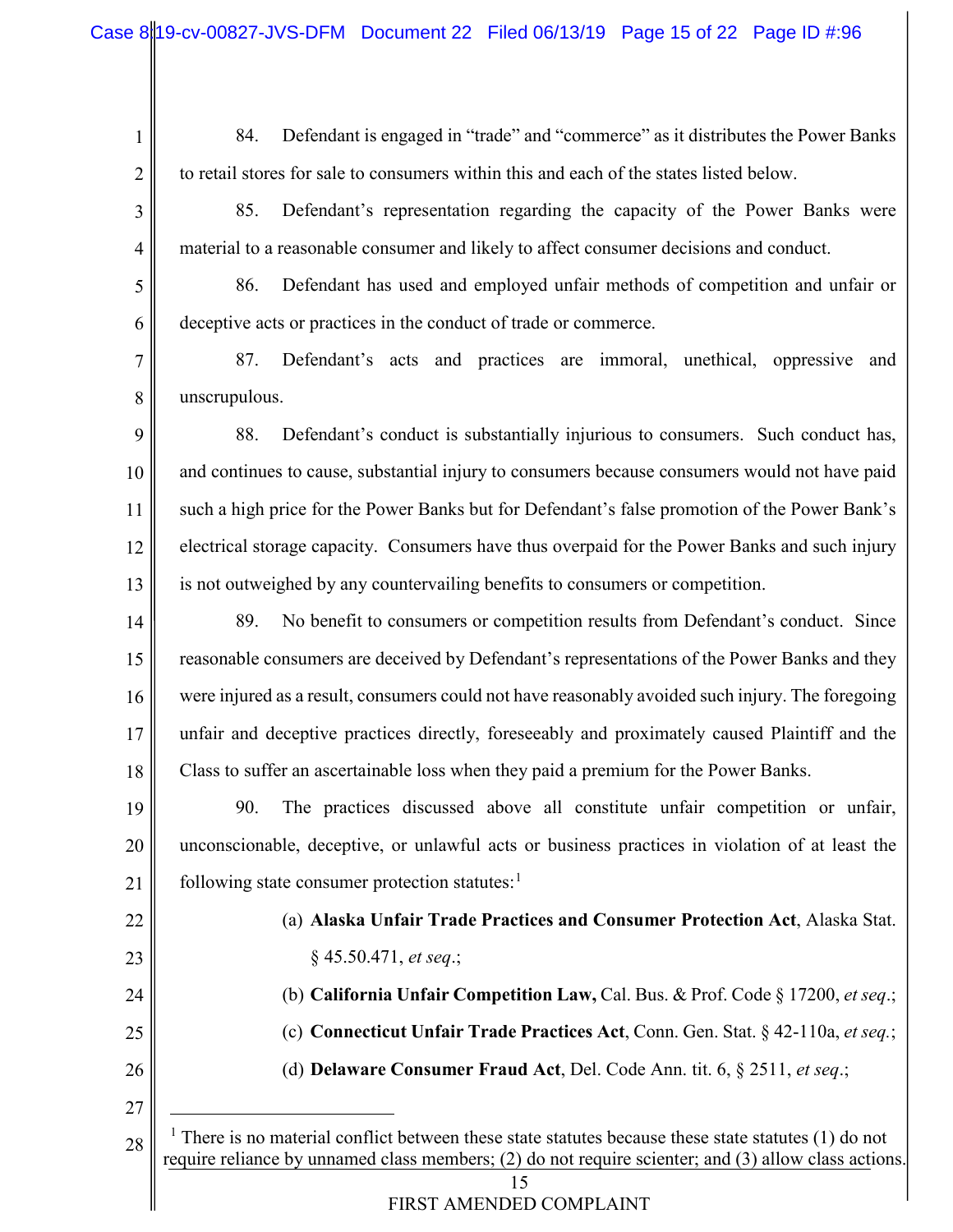| $\mathbf 1$    | (e) District of Columbia Consumer Protection Procedures Act, D.C. Code §                         |
|----------------|--------------------------------------------------------------------------------------------------|
| 2              | 28-3901, et seq.;                                                                                |
| 3              | (f) Florida Deceptive and Unfair Trade Practices Act, Fla. Stat. § 501.201, et                   |
| $\overline{4}$ | $seq$ .;                                                                                         |
| 5              | (g) Hawaii Unfair and Deceptive Practices Act, Hawaii Rev. Stat. $\S$ 480-1, et                  |
| 6              | $seq$ .;                                                                                         |
| 7              | (h) Illinois Consumer Fraud and Deceptive Business Practices Act, 815 Ill.                       |
| 8              | Comp. Stat. § 505/1, et seq.;                                                                    |
| 9              | <b>Maine Unfair Trade Practices Act, Me. Rev. Stat., tit. 5, § 205-A, et seq.;</b><br>(i)        |
| 10             | (j) Massachusetts Regulation of Business Practices for Consumers'                                |
| 11             | Protection Act, Mass. Gen. Laws Ann. ch. 93A, § 1 et seq.;                                       |
| 12             | (k) Michigan Consumer Protection Act, Mich. Comp. Laws $\S$ 445.901 et seq.;                     |
| 13             | (1) Missouri Merchandising Practices Act, Mo. Rev. Stat. $\S$ 407.010, et seq.;                  |
| 14             | (m) Nebraska Consumer Protection Act, Neb. Rev. Stat. § 59-1601 et seq.;                         |
| 15             | (n) New Hampshire Consumer Protection Act, N.H. Rev. Stat. Ann. § 358-A:1.                       |
| 16             | $Et$ seq.;                                                                                       |
| 17             | (o) New Jersey Consumer Fraud Act, N.J. Stat. Ann. § 56:8-1, et seq.;                            |
| 18             | (p) New York Deceptive Acts and Practices Act, N.Y. Gen. Bus. Law § 349, et                      |
| 19             | $seq$ .;                                                                                         |
| 20             | (q) Rhode Island Unfair Trade Practices and Consumer Protection Act, R.I.                        |
| 21             | Gen. Laws § 6-13.1-1, et seq.;                                                                   |
| 22             | (r) Vermont Consumer Fraud Act, Vt. Stat. Ann. tit. 9, § 2451, et seq.;                          |
| 23             | (s) Washington Consumer Protection Act, Wash. Rev. Code § 19.86.010, et                          |
| 24             | seq.;                                                                                            |
| 25             | (t) Wisconsin Deceptive Trade Practices Act, Wis. Stat. $\S$ 100.18, et seq.                     |
| 26             | 91.<br>The foregoing unfair and deceptive practices directly, foreseeably and proximately        |
| 27             | caused Plaintiffs and the Class to suffer an ascertainable loss when they paid a premium for the |
| 28             | Power Banks over comparable power banks.                                                         |
|                | 16<br>FIRST AMENDED COMPLAINT                                                                    |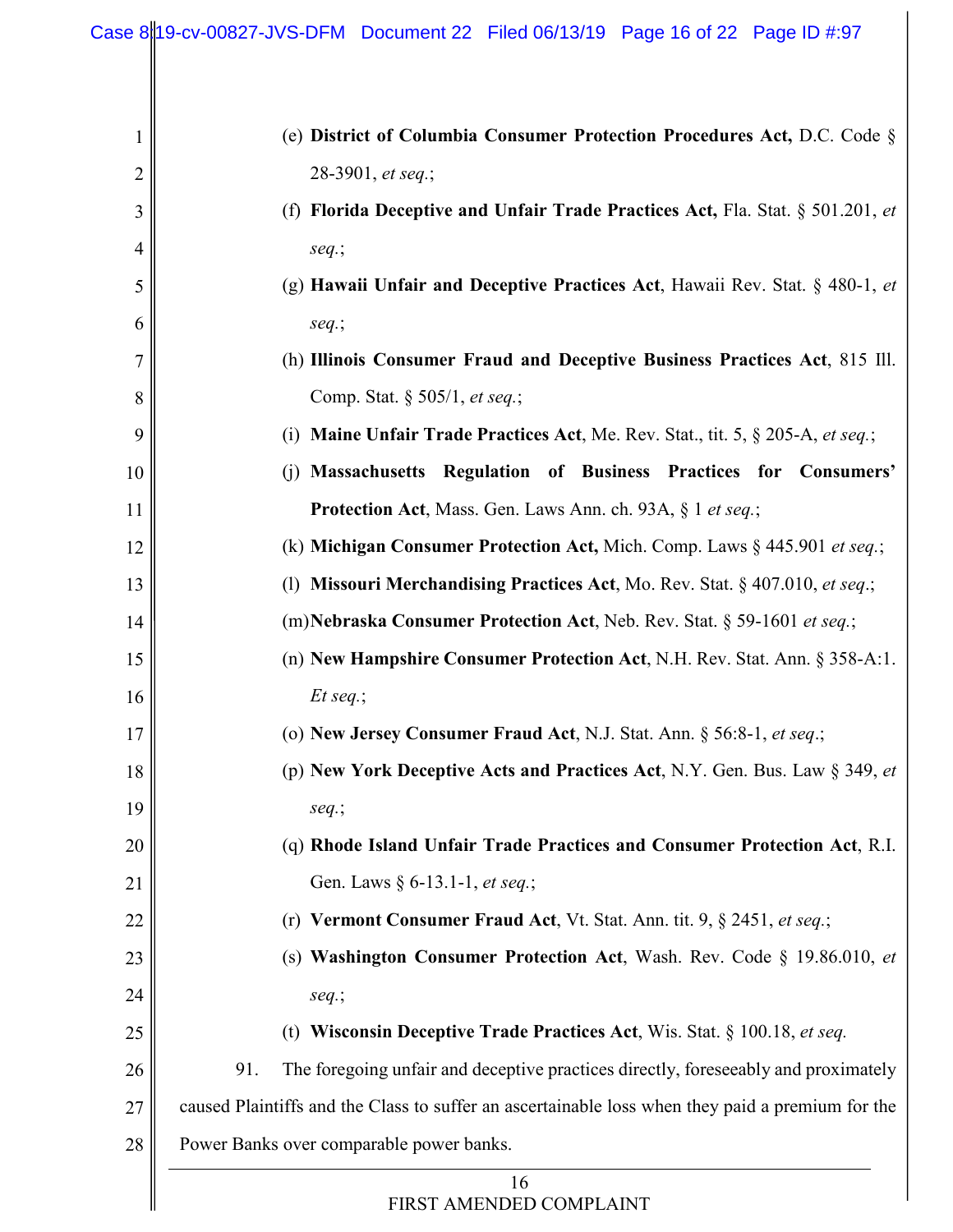|        | Case 8 19-cv-00827-JVS-DFM Document 22 Filed 06/13/19 Page 17 of 22 Page ID #:98                   |
|--------|----------------------------------------------------------------------------------------------------|
|        |                                                                                                    |
|        |                                                                                                    |
| 1      | 92.<br>Plaintiffs and the Class are entitled to recover damages and other appropriate relief,      |
| 2      | as alleged below.                                                                                  |
| 3      | <b>COUNT VI</b><br>(Magnuson-Moss Warranty Act 15 U.S.C. § 2301, et. seq.                          |
| 4      | <b>On Behalf of the Classes)</b>                                                                   |
| 5      | Plaintiffs incorporate by reference and reallege herein all paragraphs alleged above.<br>93.       |
| 6      | Plaintiffs brings this count under the Magnuson-Moss Warranty Act ("MMWA")<br>94.                  |
| $\tau$ | 15 U.S.C. § 2301, et seq., on behalf of themselves and the Class(es).                              |
| 8      | Plaintiffs and the members of the Class(es) are "consumers" within the meaning of<br>95.           |
| 9      | MMWA, 15 U.S.C. § 2301(3).                                                                         |
| 10     | Defendant is a "supplier" and "warrantor" within the meaning of the MMWA, 15<br>96.                |
| 11     | U.S.C. $§$ 2301(4)-(5).                                                                            |
| 12     | The Products are "consumer products" within the meaning of the MMWA, 15<br>97.                     |
| 13     | U.S.C. $\S$ 2301(1).                                                                               |
| 14     | The MMWA, 15 U.S.C. § 2301, et seq. provides a cause of action for any consumer<br>98.             |
| 15     | who is damaged by the failure of a warrantor to comply with a written or implied warranty.         |
| 16     | In connection with the purchase of the Products, Defendant provided Plaintiffs and<br>99.          |
| $17\,$ | members of the Class(es) with one or more express warranties.                                      |
| 18     | 100. Plaintiffs and the other members of the Class(es) read and relied on these                    |
| 19     | representations in choosing to purchase the Products at the price that they paid.                  |
| 20     | 101. Defendant's express warranties are written warranties within the meaning of the               |
| 21     | MMWA, 15 U.S.C. § 2301(6).                                                                         |
| 22     | 102. As alleged herein, Defendant breached these warranties. Without limitation, the               |
| 23     | Products all share a common defect in that they have a capacity substantially below that           |
| 24     | represented by Defendant.                                                                          |
| 25     | 103. At the time of sale of the Products Defendant knew, should have known, or was                 |
| 26     | reckless in not knowing of its misrepresentations and omissions concerning the Products'           |
| 27     | inability to perform as warranted, but nonetheless failed to rectify the situation and/or disclose |
| 28     | the defect.                                                                                        |
|        | 17<br>FIRST AMENDED COMPLAINT                                                                      |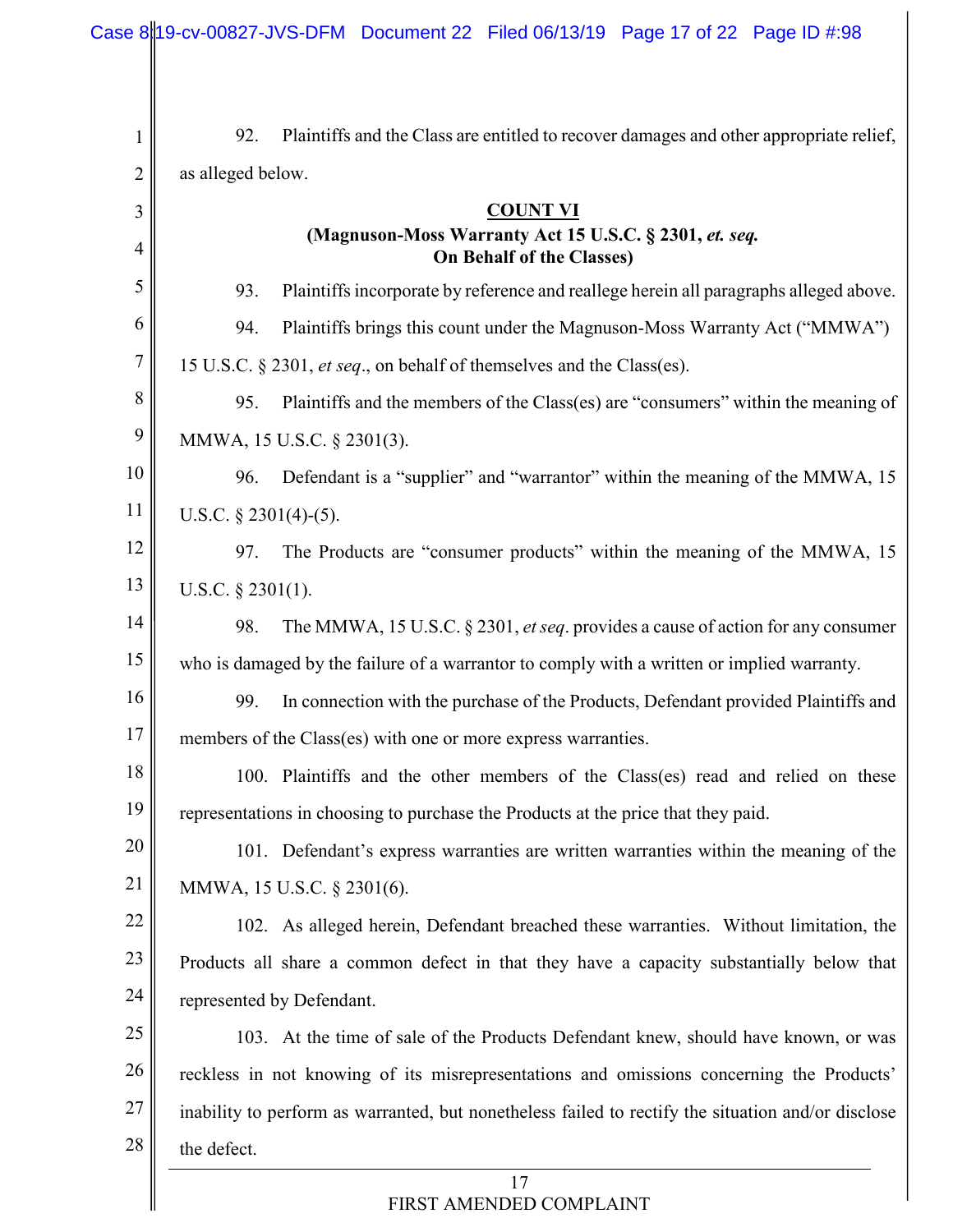| $\mathbf{1}$   | 104. Because Defendant is refusing to acknowledge any revocation of acceptance and                  |
|----------------|-----------------------------------------------------------------------------------------------------|
| $\overline{2}$ | return immediately any payments made, Plaintiffs and the members of the Class(es) have not re-      |
| 3              | accepted the Products by retaining them.                                                            |
| $\overline{4}$ | 105. The amount in controversy of Plaintiffs' individual claims meets or exceeds the                |
| 5              | sum of \$25. The amount in controversy of this action exceeds the sum of \$50,000, exclusive of     |
| 6              | interest and costs, computed on the basis of all claims to be determined in this lawsuit.           |
| 7              | 106. By reason of the foregoing, Defendant is liable to Plaintiffs and the members of the           |
| 8              | Class(es) for damages they have suffered as a result of Defendant's actions, including diminution   |
| 9              | in the value of the Products, the amount of which will be determined at trial, as well as any other |
| 10             | remedies afforded at law or in equity.                                                              |
| 11             | 107. Wherefore Plaintiffs, on behalf of the Class(es), pray for relief as set forth herein.         |
| 12             | <b>COUNT VII</b><br>(Breach of Express                                                              |
| 13             | <b>Warranty on Behalf of the Classes)</b>                                                           |
| 14             | 108. Plaintiffs incorporate by reference and reallege herein all paragraphs alleged above.          |
| 15             | 109. Defendant's representations regarding the Power Banks' capacity constitute                     |
| 16             | affirmations of fact.                                                                               |
| 17             | 110. Defendant's representations that the Power Banks' capacity is greater than it really           |
| 18             | is relates to the goods and became part of the basis of the bargain between Defendant and           |
| 19             | purchasers of the Power Banks.                                                                      |
| 20             | 111. Plaintiffs and members of the Classes purchased the Power Banks, believing that                |
| 21             | they conformed to the express warranties.                                                           |
| 22             | 112. As set forth in the paragraphs above, Defendant's statements concerning the Power              |
| 23             | Banks are false.                                                                                    |
| 24             | 113. Defendant breached its express warranties about the Power Banks because, as                    |
| 25             | alleged above, the Power Banks' capacity was lower than Defendant represented. Defendant            |
| 26             | therefore breached the applicable state statutes and common law.                                    |
| 27             | 114. As a result of Defendant's breaches of express warranty, Plaintiffs and the other              |
| 28             | members of the Classes were damaged in the amount of the purchase price they paid for the           |
|                | 18<br>FIRST AMENDED COMPLAINT                                                                       |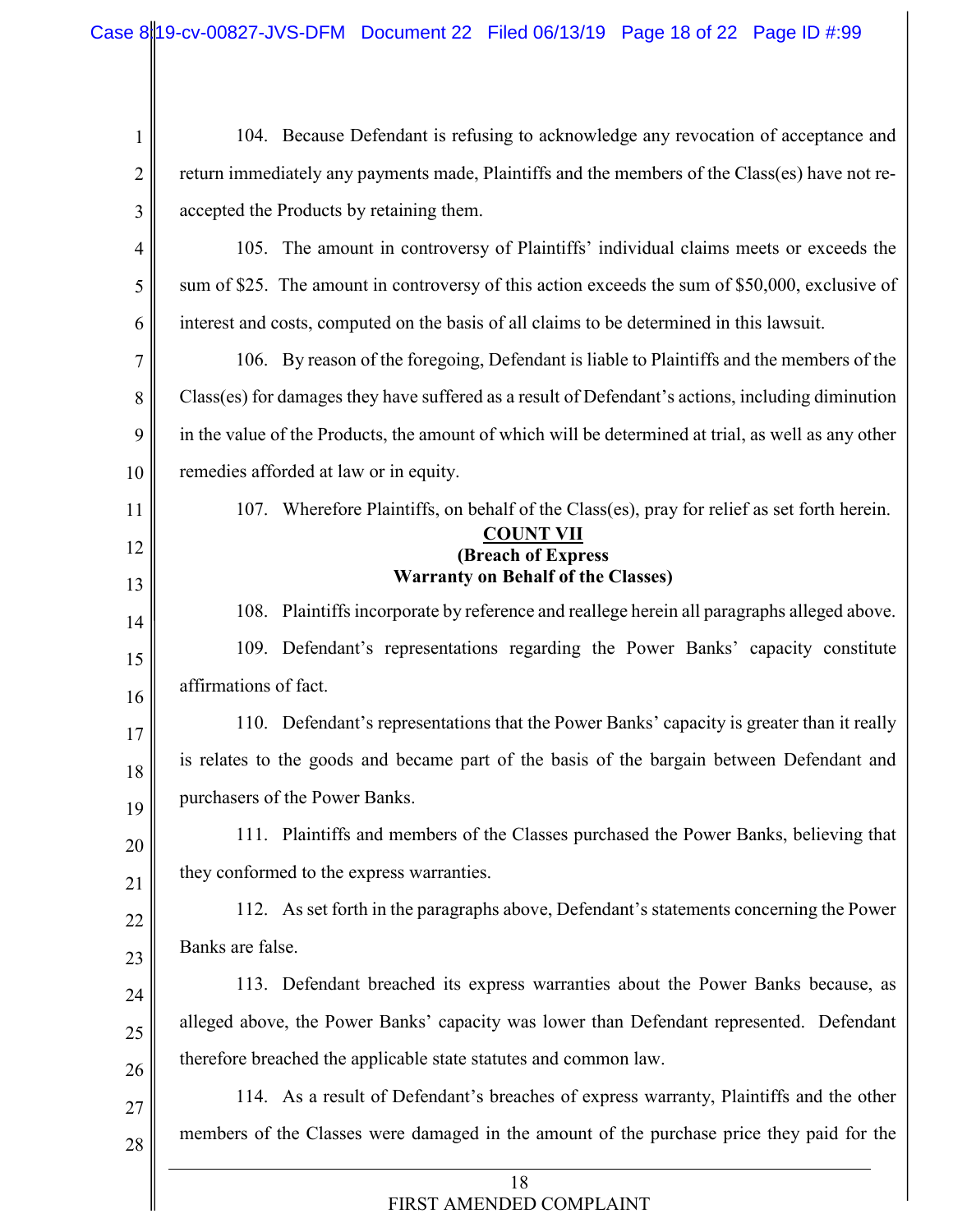1 2 Power Banks, or in the amount they paid based upon the misrepresentations, in amounts to be proven at trial.

| 3        | 115. As a proximate result of the breach of warranties by Defendant, Plaintiffs and the          |
|----------|--------------------------------------------------------------------------------------------------|
| 4        | other members of the Classes did not receive goods as warranted. Among other things, Plaintiffs  |
| 5        | and members of the Classes did not receive the benefit of the bargain and have suffered other    |
| 6        | injuries as detailed above. Moreover, had Plaintiffs and the members of the Classes known the    |
| 7        | true facts, they either would not have purchased the Power Banks, or would not have been willing |
| 8        | to pay the price Defendant charged for the Power Banks.                                          |
| 9        | 116. Wherefore Plaintiffs, on behalf of the Classes, pray for relief as set forth herein.        |
| 10<br>11 | <b>COUNT VIII</b><br>(Unjust Enrichment on Behalf of<br>the Classes)                             |
| 12       | 117. Plaintiffs incorporate by reference and reallege herein all paragraphs alleged above.       |
| 13       | 118. Plaintiffs and the members of the Classes conferred benefits on Defendant by                |
| 14       | purchasing the Power Banks and paying a greater price for them than they would have if the       |
| 15       | Defendant had truthfully represented the Power Banks' capacity.                                  |
| 16       | 119. Defendant has knowledge of such benefits.                                                   |
| 17       | 120. Defendant's representations that the capacity of the Power Banks is greater than it         |
| 18       | actually is constitutes an affirmation of fact that is part of the basis of the bargain between  |
| 19       | Defendant and purchasers of the Power Banks.                                                     |
| 20       | 121. Defendant made the above-referenced representations in order to induce Plaintiffs           |
| 21       | and the members of the Classes to purchase, purchase more of, or to pay more for the Power       |
| 22       | Banks than they otherwise would have, and Plaintiffs and the members of the Classes relied on    |
| 23       | the representations in purchasing the Power Banks.                                               |
| 24       | 122. As a result of Defendant's deceptive, fraudulent and misleading labeling,                   |
| $25\,$   | advertising, and marketing of the Power Banks, Plaintiffs and other members of the Classes were  |
| 26       | induced to pay the purchase price and pay more for the Power Banks than they otherwise would     |
| 27       | have.                                                                                            |
| 28       | 123. Plaintiffs and the members of the Classes were unjustly deprived of payments                |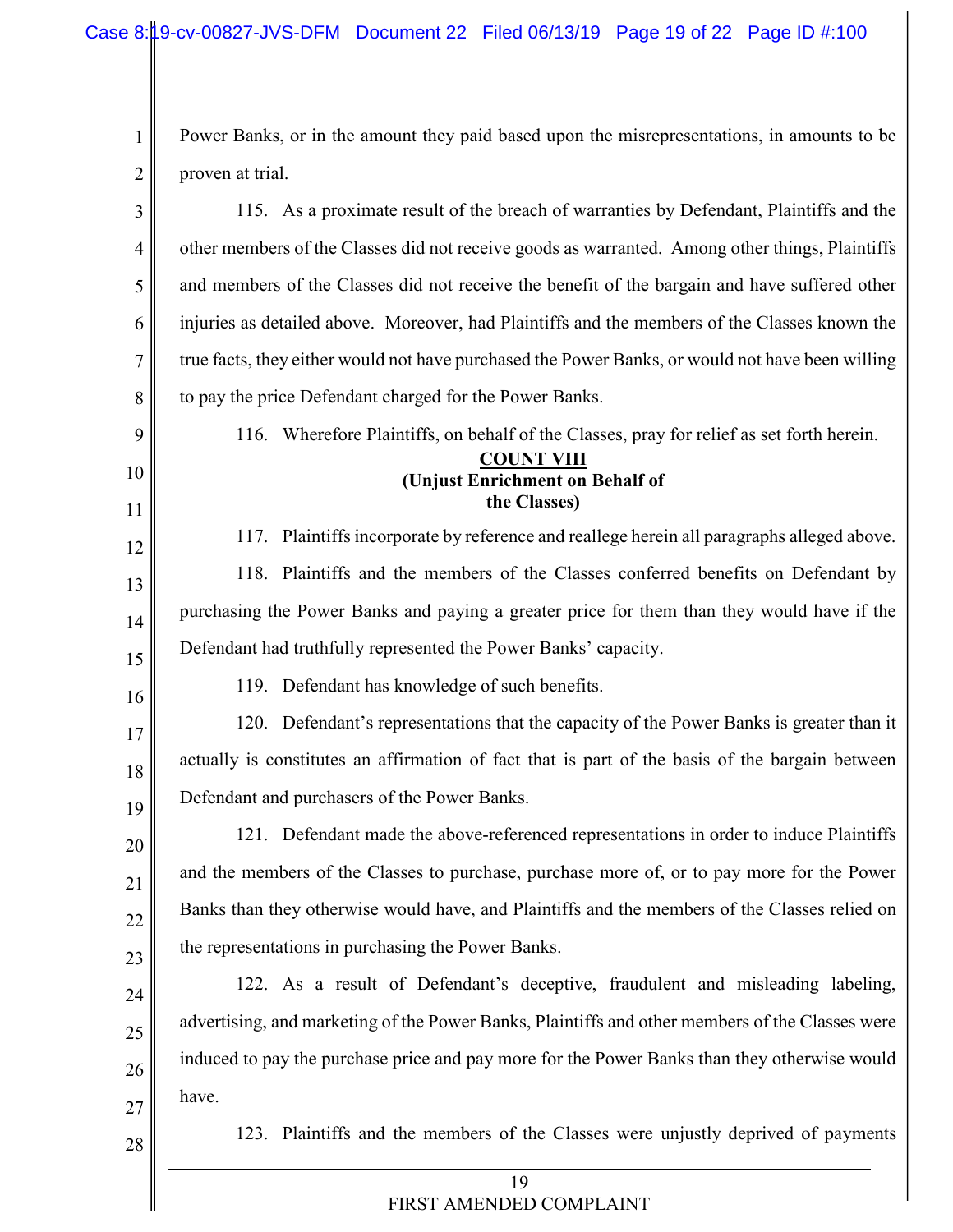because they would not have purchased, or would have purchased less of, or would have paid less for the Power Banks if true facts had been known.

- 3 4 5 124. Defendant was enriched at the expense of Plaintiffs and the other members of the Classes, thereby creating a quasi-contractual obligation on Defendant to restore those ill-gotten gains to Plaintiffs and the members of the Classes.
- 6 7 8 9 10 11 125. Under the circumstances, it would be against equity and good conscience to permit Defendant to retain the ill-gotten benefits that it received from Plaintiffs and the other members of the Classes, in light of the fact that the Power Banks purchased by Plaintiffs and the other members of the Classes were not what Defendant purported them to be. Thus, it would be unjust or inequitable for Defendant to retain the benefit without restitution to Plaintiffs and the other members of the Classes for the monies paid to Defendant for the Power Banks.
- 12 13 14 126. As a direct and proximate result of Defendant's unjust enrichment, Plaintiffs and the members of the Classes are entitled to restitution or restitutionary disgorgement, in an amount to be proven at trial.
	- 127. Wherefore Plaintiffs, on behalf of the Classes, pray for relief as set forth herein.

### **PRAYER FOR RELIEF**

- 18 19 20 21 22 23 WHEREFORE, Plaintiffs demand judgment on behalf of themselves and the Classes as follows: A. An order certifying the proposed Classes; appointing Plaintiffs as the representatives of the Classes; and appointing Plaintiffs' undersigned counsel as Class counsel for the Classes; B. A declaration that Defendant is financially responsible for notifying members of the
	- Classes of the pendency of this suit;
	- C. An order requiring proper, complete, and accurate labeling of the Power Banks;
- 26 27 D. Monetary damages, injunctive relief, and statutory damages in the maximum amount provided by law;
- 28

24

25

15

16

17

1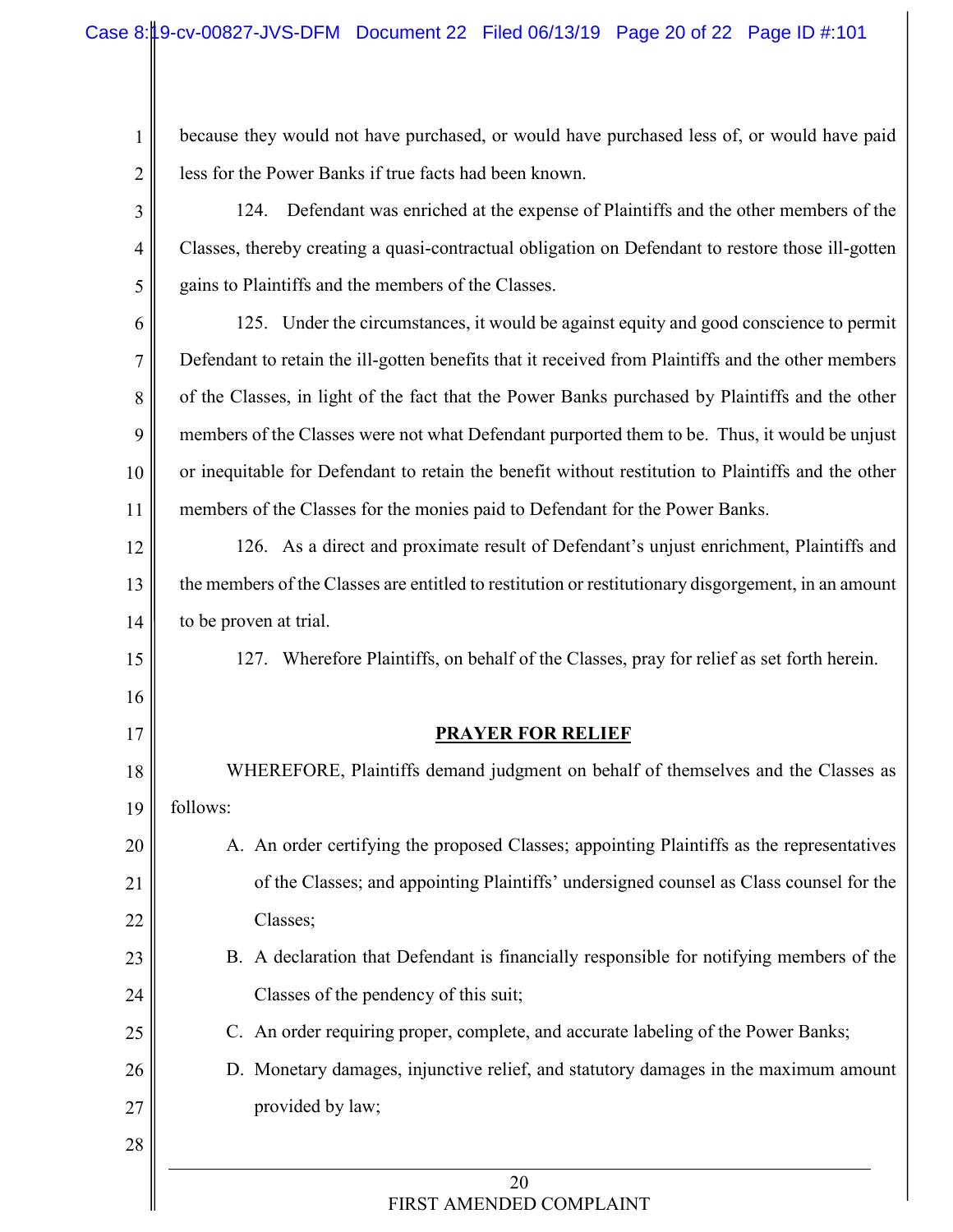| 1  | E. Punitive damages in accordance with proof and in an amount consistent with applicable     |
|----|----------------------------------------------------------------------------------------------|
| 2  | precedent;                                                                                   |
| 3  | An order awarding Plaintiffs and the other members of the Classes the reasonable costs<br>F. |
| 4  | and expenses of suit, including their attorneys' fees; and                                   |
| 5  | G. Any further relief that the Court may deem appropriate.                                   |
| 6  | <b>JURY TRIAL DEMANDED</b>                                                                   |
| 7  | Plaintiffs demand a trial by jury for all claims so triable.                                 |
| 8  |                                                                                              |
| 9  |                                                                                              |
| 10 | Dated: June 13, 2019<br>By: /s/ Nathan M. Smith                                              |
| 11 | Nathan M. Smith<br>Nona Yegazarian                                                           |
| 12 | <b>BROWN NERI SMITH &amp; KHAN LLP</b><br>11601 Wilshire Blvd., Suite 2080                   |
| 13 | Los Angeles, CA 90025<br>$T: (310) 593-9890$                                                 |
| 14 | $F: (310) 593-9980$                                                                          |
| 15 | nate@bnsklaw.com<br>nona@bnsklaw.com                                                         |
| 16 | FINKELSTEIN, BLANKINSHIP,                                                                    |
| 17 | <b>FREI-PEARSON &amp; GARBER, LLP</b><br>D. Greg Blankinship*                                |
| 18 | 445 Hamilton Ave, Suite 605                                                                  |
| 19 | White Plains, New York 10601<br>$(914)$ 298-3290                                             |
| 20 | gblankinship@fbfglaw.com<br>sbonaiuto@fbfglaw.com                                            |
| 21 |                                                                                              |
| 22 | <b>BERGER MONTAGUE PC</b><br>E. Michelle Drake*                                              |
| 23 | Joseph C. Hashmall*<br>43 SE Main Street, Suite 505                                          |
| 24 | Minneapolis, MN 55414                                                                        |
| 25 | $(612)$ 594-5999; $(612)$ 584-4470<br>emdrake@bm.net                                         |
| 26 | jhashmall@bm.net                                                                             |
| 27 | <i>*pro hac vice</i> forthcoming                                                             |
| 28 | <b>Attorneys for Plaintiffs</b>                                                              |
|    | 21                                                                                           |
|    | FIRST AMENDED COMPLAINT                                                                      |